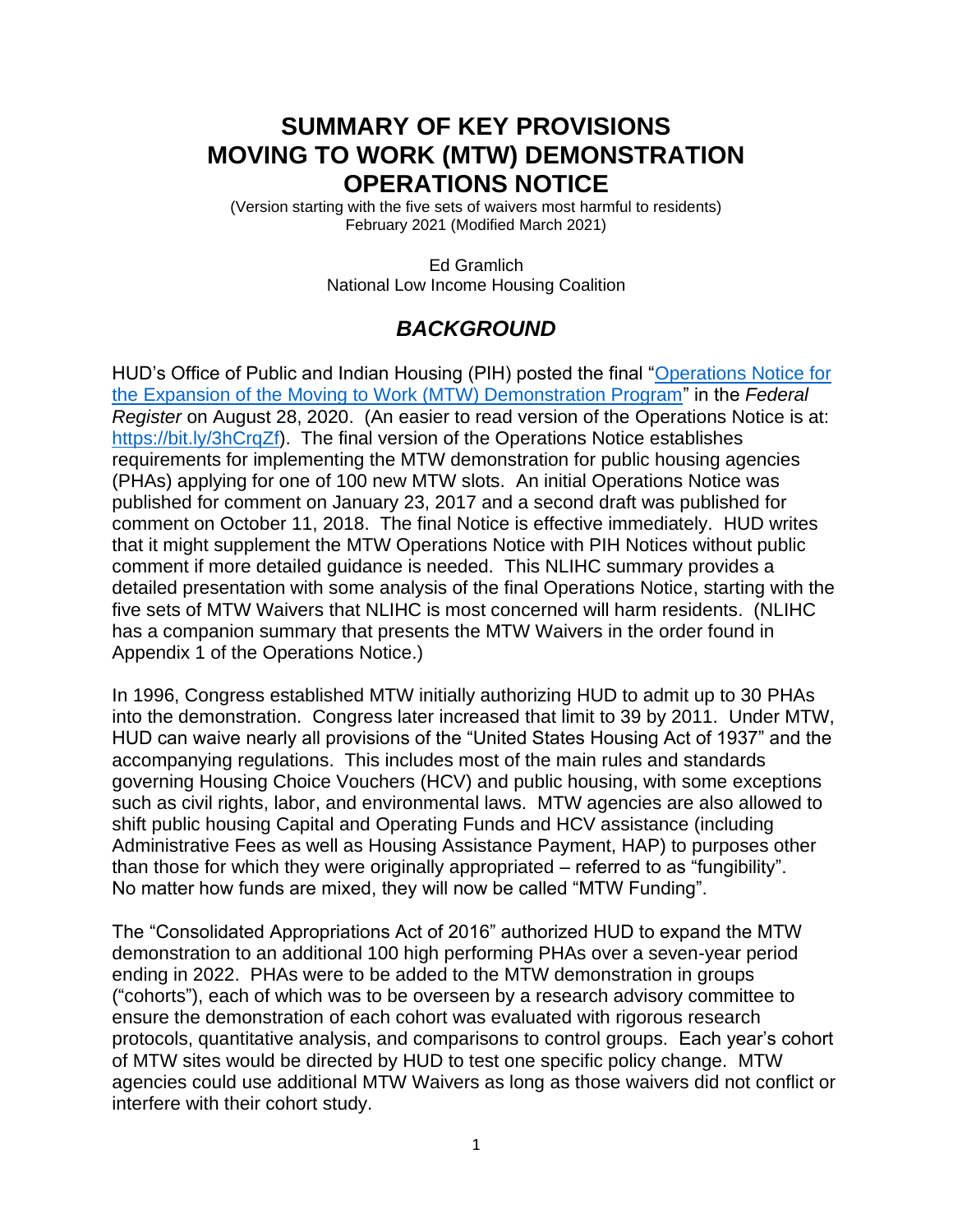For each cohort, separate PIH Notices were issued. [Notice PIH-2018-17](https://www.hud.gov/sites/dfiles/PIH/documents/PIH-2018-17MTWDemonstrationProgram.pdf) invited PHAs to apply for a slot in Cohort #1 "MTW Flexibilities on Small PHAs". Cohort #1 is limited to PHAs with a combination of 1,000 or fewer public housing units and vouchers. [Notice PIH-2019-04](https://www.hud.gov/sites/dfiles/PIH/documents/PIH-2019-04.pdf) invited PHAs to apply for a slot in Cohort #2, "Rent Reform". Cohort #2 is limited to PHAs with a combination of at least 1,000 non-elderly and nondisabled public housing residents and voucher households. In addition, [Notice PIH-](https://www.hud.gov/sites/dfiles/PIH/documents/pih2020-21.pdf)[2020-21](https://www.hud.gov/sites/dfiles/PIH/documents/pih2020-21.pdf) invited 36 PHAs that replied to Notice PIH-201904 to the second step for approval as MTW PHAs. [Notice PIH 2021-02](https://www.hud.gov/sites/dfiles/PIH/documents/2021-02pihn.pdf) invited PHAs to apply for a slot in Cohort #3, "Work Requirements". [Notice PIH 2021-03](https://www.hud.gov/sites/dfiles/PIH/documents/2021-03pihn.pdf) invited PHAs to apply for a slot in Cohort #4, "Landlord Incentives" for participating in the voucher program. A fifth cohort, Cohort #5, was added later that will evaluate the overall impact of MTW flexibility on PHAs with fewer than 27,000 units.

PIH [announced](https://www.hud.gov/press/press_releases_media_advisories/HUD_No_21_004) on January 14, 2021 it had selected 30 small PHAs for Cohort #1 (MTW flexibilities). The [list of the 30 small PHAs](https://www.hud.gov/sites/dfiles/PIH/documents/MTWExpansionCohort1SelecteesJanuary2021.pdf) selected to participate in Cohort #1 does not reveal specific MTW flexibilities those PHAs will use; the brief descriptions merely present platitudes and generalities.

There are three MTW statutory goals:

- 1. Reducing costs and increasing cost-effectiveness
- 2. Providing incentives for resident self-sufficiency
- 3. Increasing housing choices for low-income households

PHAs granted MTW status ("MTW agencies") must meet five statutory requirements:

- 1. Ensure that 75% of the households they assist have income at or below 50% of area median income
- 2. Establish a reasonable rent policy
- 3. Assist substantially the same number of low-income households as a PHA would without MTW funding flexibility
- 4. Assist a mix of households by size comparable to the mix a PHA would have served if it were not in MTW
- 5. Ensure that assisted units meet housing quality standards

In practice, HUD's enforcement of these requirements for the original 39 MTW agencies has been highly permissive.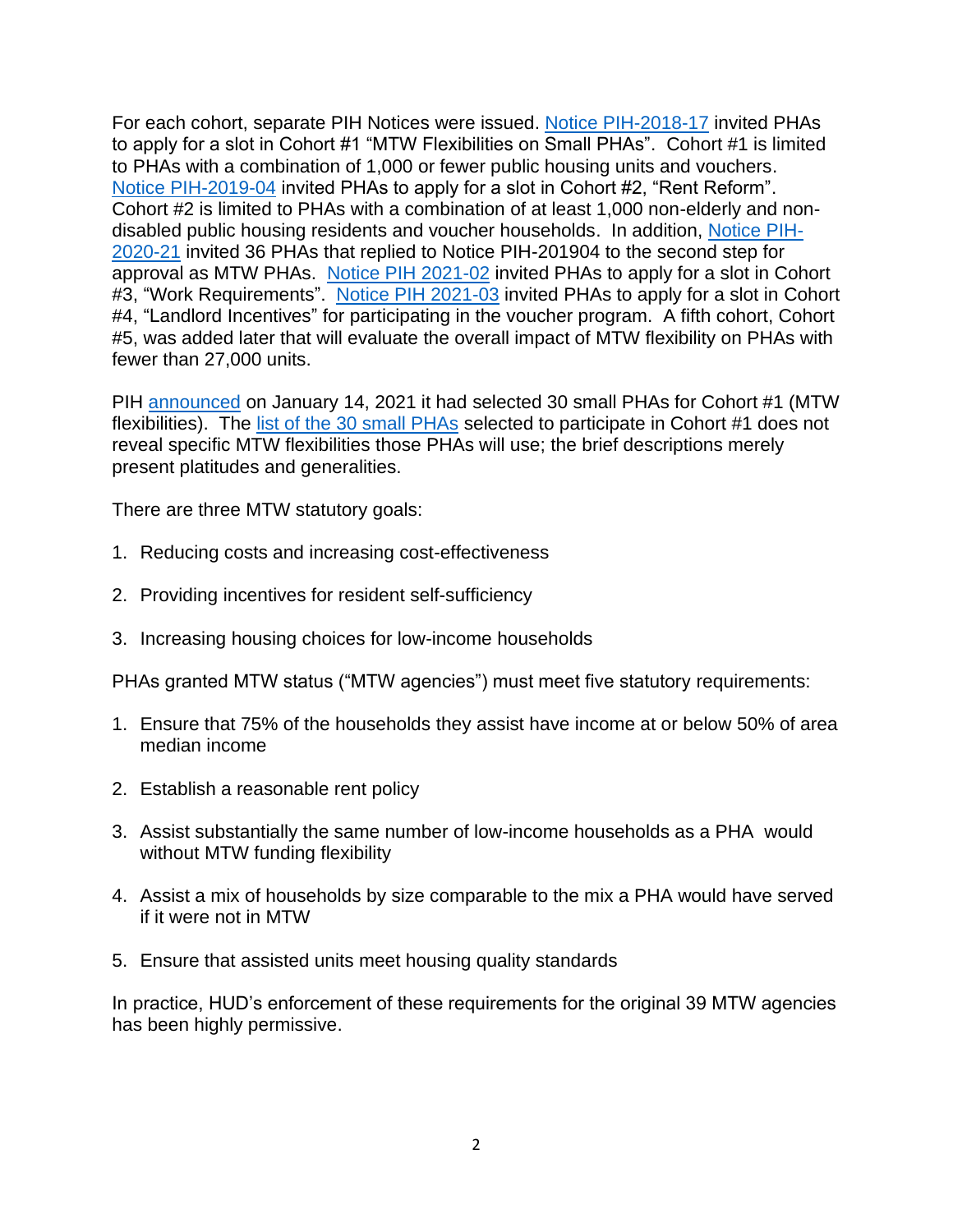## *SHORT OVERVIEW OF THE FINAL OPERATIONS NOTICE*

## **Appendices**

Appendix I, "MTW Waivers", is a chart of "MTW activities" that MTW agencies may implement without HUD approval, as long as they are implemented with the "safe harbors" tied to the specific, allowed MTW activity.

Appendix II has instructions for any required written impact analyses and hardship policies. Impact analyses are required for certain activities, such as Work Requirements, Term-Limited Assistance, Stepped Rent (effectively time limits), and rent increase policies. Written financial and other hardship policies must be developed for most MTW activities.

Appendix III explains the method for calculating the requirement that MTW agencies house substantially the same number of families as they would have without MTW.

## **Other Key Features of the Operations Notice**

MTW PHAs will submit an ["MTW Supplement"](https://www.hud.gov/sites/dfiles/PIH/documents/MTWSupplement30dayFRPosting110520.pdf) (version open to public comment when this summary was prepared) to the Annual PHA Plan. The MTW Supplement must go through a public process along with the Annual PHA Plan, following all of the Annual PHA Plan public participation requirements. So-called "Qualified PHAs", those with fewer than 550 public housing units and vouchers combined, will be required to submit an MTW Supplement each year.

An MTW PHA must implement at least one of the "reasonable rent policies" during the term of its MTW designation. PIH defines a reasonable rent policy as any change in the regulations on how rent is calculated for a household, such as any of the Tenant Rent Policies in Appendix I.

[A number of the so-called rent polices can harm residents. For example:

- Stepped rent is a form of time limit, and a household's rent payment can start at 35% of adjusted income, growing each year.
- A minimum rent of \$130 can place a significant rent burden on households.
- Tenant rent as a modified percentage of income, causing households pay 35% of income imposes a cost burden. It shifts limited resources away from food, medicine, transportation to jobs, childcare, and other basics. Imposing cost burden does not address the statutory goals of the MTW demonstration and fails the statutory requirement of having a "reasonable" rent policy.
- Allowing a PHA to make households (including elderly and disabled households) who are first renting a home with a voucher to pay more than 60% of their income for rent causes households to be severely cost burdened. This, shifts limited household resources away from food, medicine, transportation to jobs, childcare, and other basics. Imposing cost burden does not address the statutory goals of the MTW demonstration and fails the statutory requirement of having a "reasonable" rent policy.]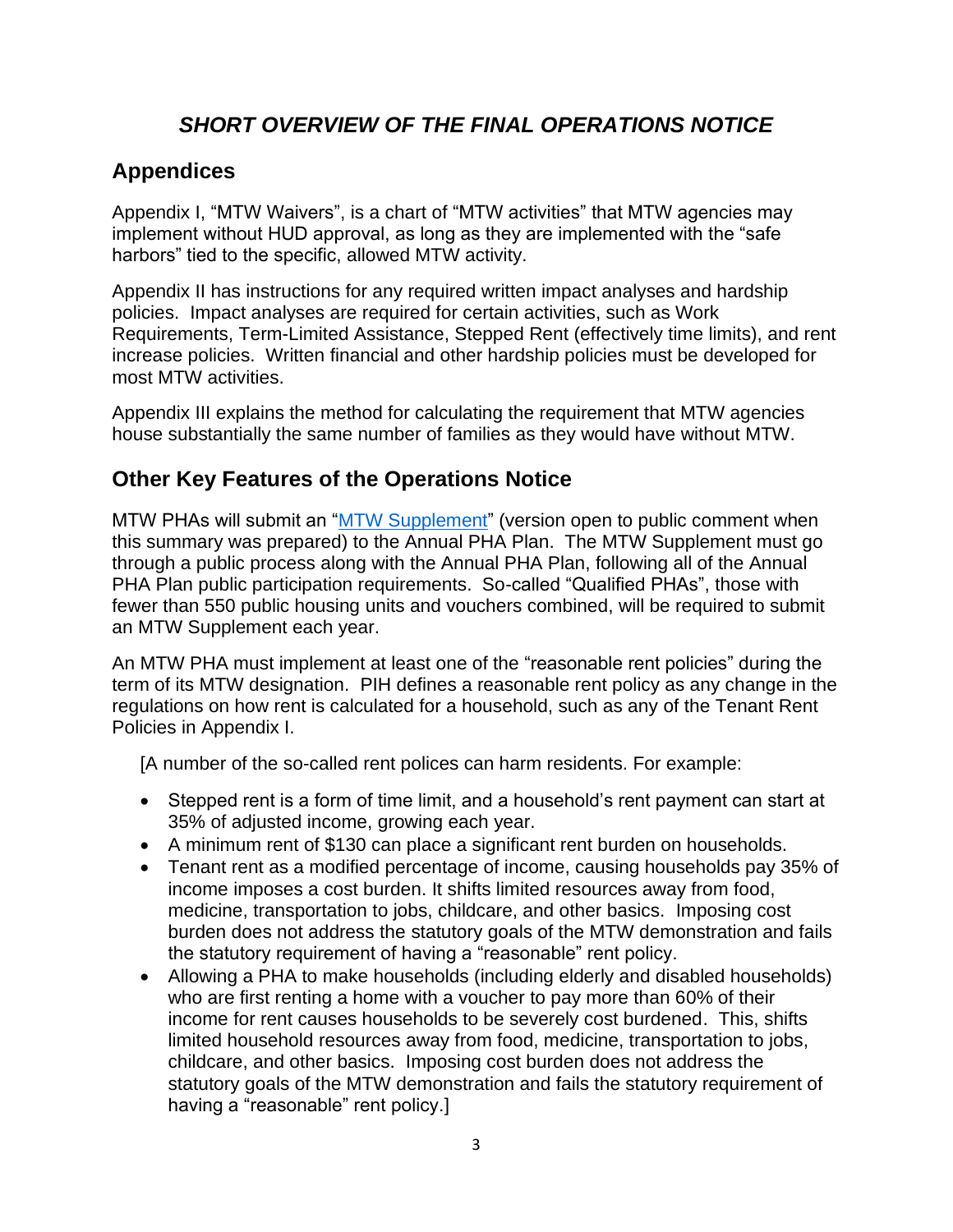MTW PHAs will maintain MTW designation for twenty years, with the MTW waivers expiring at the end of the 20-year term. The draft Operations Notice had a 12-year term.

[The MTW Operations Notice, without an opportunity for public comment, allows PHAs to participate in MTW for 20 years, far beyond the four- or five-year evaluation periods for cohort-specific waivers, as well as for non-cohort-specific waivers that will only be subject to superficial "program-wide" evaluation.]

An MTW PHA's MTW program applies to all of a MTW PHA's public housing units, tenant-based HCV assistance, project-based HCV assistance (PBV), and homeownership units.

Each MTW Waiver has specific "Safer Harbors" that identify additional requirements an MTW PHA must follow in order to carry out MTW activities without needing HUD approval. Many of the Safe Harbors are ostensibly designed to address any adverse impacts on residents. Some Safe Harbors pertain to elderly people and people with disabilities. However, elderly and disabled households are not shielded from some other MTW Waivers. In most situations, the Safe Harbor merely requires a PHA to implement a "hardship policy" and conduct an "impact analysis". There are serious limitations to the direction HUD provides to PHAs regarding hardship policies and impact analyses. The limitations are described further in this paper.

In addition to "MTW Waivers" the Operations Notice provides "Safe Harbor Waivers", "Agency-Specific Waivers", and "Cohort-Specific Waivers", which are discussed at the end of the detailed discussion of all of the MTW Waivers on page 36.

### **Summary of Primary Waiver Concerns**

All MTW Waivers are listed in Appendix I of the Operations Notice. In addition to the concerns about many of the "Tenant Rent Policies" mentioned above, this section presents a synopsis of other major MTW Waivers that are of great concern. These and others are discussed in detail starting on page 14.

#### Work Requirements

NLIHC strongly opposes a work requirement. Work requirements are ineffective; they do not create the jobs with decent pay and opportunities needed to lift people out of poverty. Moreover, most recipients of housing assistance who could be expected to work already do. Imposing such requirements could cut struggling families off from the very housing stability and services that make it possible for them to find and maintain work.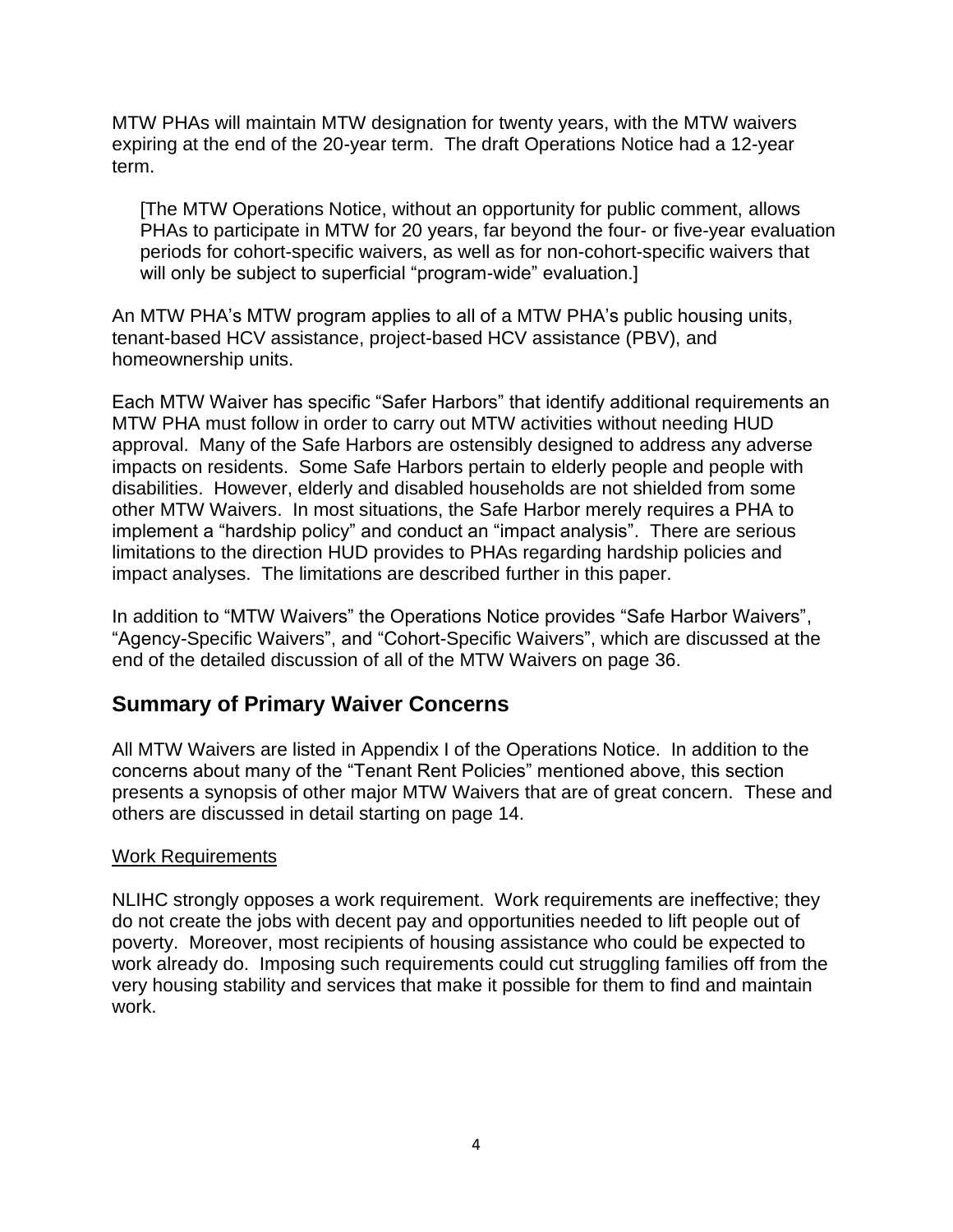### Term-Limited Assistance

An MTW PHA may impose term limits that may not be shorter than four years. NLIHC strongly opposes term limits. They are arbitrary and do not reflect the reality of lowwage jobs. Term limits can lead to housing instability. They will cut people off from the very housing benefits that make it possible for them to find and maintain jobs. Term limits are especially harmful in high-cost areas where rents are well above what a lowincome worker can afford and where there is a severe shortage of affordable homes. Term limits do not address the three MTW statutory goals of increasing housing choices for residents, providing residents self-sufficiency incentives, and reducing PHA costs or increasing PHA cost-effectiveness.

### Voucher Payment Standards

Two MTW Waivers that allow a PHA to reduce the payment standards for Small Area FMRs (SAFMRs) and Fair Market Rents (FMRs) down to 80% from 90% of SAFMR or FMR will harm residents. A payment standard floor at 80% of SAFMR or FMR means tenants might have to pay more for their rent and could discourage landlords from participating in the voucher program. It can also limit a household's ability to use a voucher in "high-opportunity areas".

### Local, Non-Traditional Activities

An MTW agency may spend up to 10% of its HCV HAP funding on "local, non-traditional activities", as described in Appendix I, without prior HUD approval. Examples include providing: shallow rent subsidies, rent subsidies to supportive housing programs to help homeless households, services to low-income people who are not public housing or voucher tenants, and gap-financing to develop Low Income Housing Tax Credit (LIHTC) properties. An MTW agency may spend more than 10% by seeking PIH approval through a Safe Harbor Waiver.

Shallow subsidies provide less rent assistance than is needed, meaning an assisted household pays more than 30% of their income for rent and utilities. Shallow subsidies do not meet the statutory objectives of MTW. Services to people with income as high as 80% of AMI who are not public housing or voucher tenants, and gap-financing to develop Low Income Housing Tax Credit (LIHTC) properties divert scarce HAP funds from those who need HAP funds the most, those with income less than 30% of AMI. HAP funds should not be diverted this way unless there is no waiting list for vouchers.

### Links

Notice PIH 2021-02 (Cohort #3) is at:<https://bit.ly/2KgEVm4> NLIHC's Summary of PIH 2021-02 (Cohort #3) is at:<https://bit.ly/3sM95zg> Notice PIH 2021-03 (Cohort #4) is at:<https://bit.ly/38MiS09> NLIHC's Summary of PIH 2021-03 (Cohort #4) is at:<https://bit.ly/35YJR6Q> Main MTW website is at:<https://www.hud.gov/mtw> MTW Expansion webpage is at:<https://bit.ly/39PEXdF>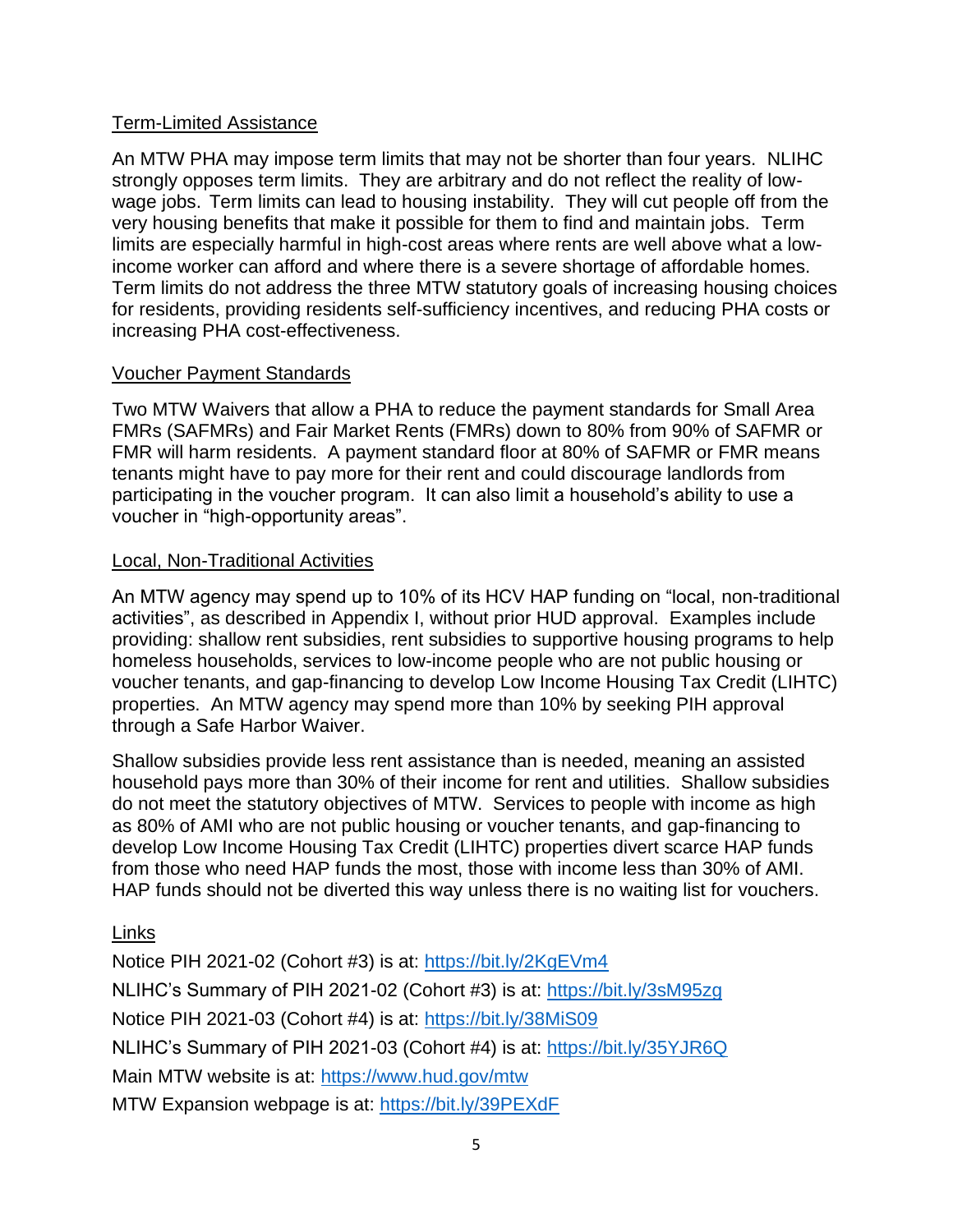# *DETAILED PRESENTATION OF KEY PROVISIONS*

## **Compliance with the Five Statutory Requirements**

There are five statutory requirements:

- 1. At least 75% of the households assisted by a PHA must be very low-income households, have income less than 50% of the area median income (AMI).
- 2. A PHA must establish a reasonable rent policy, which must be designed to encourage employment and self-sufficiency, rent policies such as excluding some or all of a household's earned income for purposes of determining rent.
- 3. A PHA must continue to assist substantially the same total number of eligible lowincome households as would have been served had the amounts (public housing Capital and Operating fund and voucher funding) not been combined.
- 4. A PHA must maintain a comparable mix of households (by household size) as would have been provided had the amounts not been used under MTW.
- 5. A PHA assures that housing assisted under MTW meets HUD housing quality standards.

### NLIHC Concerns

### 1. **75% of Households Must Be Very Low-Income**

An MTW PHA's portfolio will be weighted based on the number of households being served by each program type (public housing, voucher, and local, non-traditional activity). The local, non-traditional MTW Waiver activities can be used by a PHA to spend relatively little MTW money on local, non-traditional activities yet still count as meeting this statutory requirement. The benefit of a local, non-traditional activity to households might be considerably less than providing adequate rental assistance through a regular housing voucher. Households assisted with modest amounts of service assistance through local, non-traditional MTW funds should not be included in the calculation determining whether an MTW PHA is meeting this statutory requirement.

### 2. **Must Have a Reasonable Rent Policy**

The Operations Notice states that an MTW PHA must implement one or more reasonable rent policies during the term of its MTW designation. It defines rent reform as any change in the regulations on how rent is calculated for a household. It also says that all activities falling under any of the activities in the Tenant Rent Policies waivers or the Alternate Reexamination Schedule waivers in Appendix I meet the definition of a reasonable rent policy. Many of the so-called Tenant Rent Policy MTW Waivers (described on page 16) that burden residents could hardly be considered "reasonable".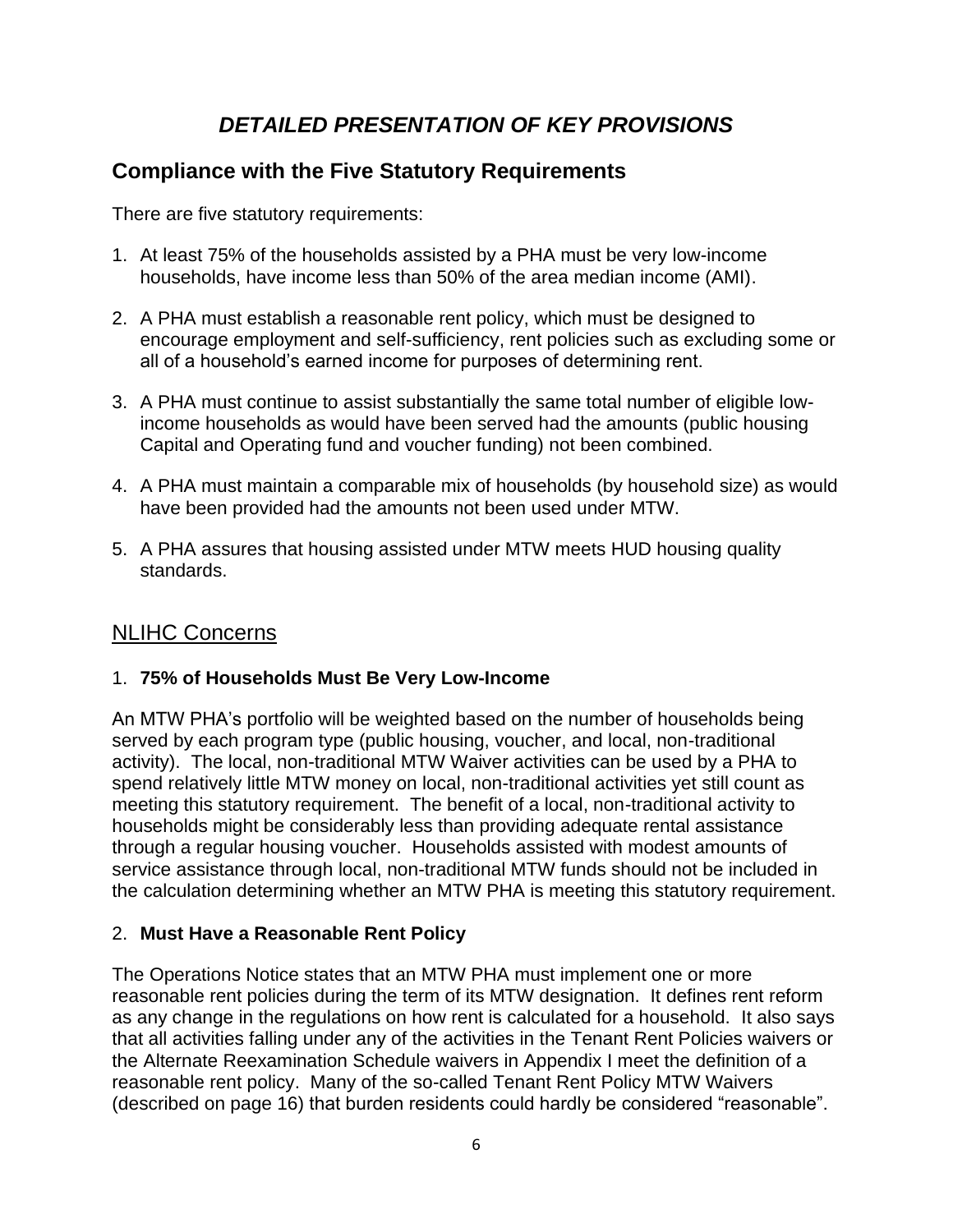### 3. **Serving Substantially the Same Total Number of Households**

The statute requires an MTW PHA to continue to assist substantially the same total number of eligible low-income households as would have been housed had the amounts of public housing Capital and Operating fund and voucher funding not been combined. HUD uses the acronym STS for "Substantially the Same". To do this, HUD will establish a base line that considers the number of households a PHA served through public housing and vouchers and the amount of public housing Capital and Operating funds and voucher funds the PHA received the year before entering into MTW. Appendix III explains how HUD will monitor this requirement separately for public housing and vouchers.

For public housing, an MTW PHA must maintain a 96% occupancy rate. This rate will be determined by dividing the total number of occupied units by the total number of "standing" units.

For vouchers, an MTW PHA must house at least 90% of the households it would be able to house based on the Housing Choice Voucher (HCV) Housing Assistance Payment (HAP) dollars it receives each year. Appendix III details how HUD will determine an MTW PHA's "Annual HCV Capacity". In short, an MTW PHA will be considered compliant with the STS Requirement in the HCV program if it houses households through the HCV and local, non-traditional program at or above 90% of its Annual HCV Capacity. To determine the number of households housed in a local, nontraditional program, PIH will look at two types of housing MTW Waivers:

- The first type is a local, non-traditional **rental subsidy program**. The total unit months of housing provided over the calendar year will be used and divided by twelve. (Households receiving services only will not be included.)
- The second type is a local, non-traditional **housing development program**. HUD will divide the total investment of MTW funds used to develop these units by the applicable HUD-published Total Development Cost (TDC). The resulting number of units will count as households housed each year from the time a certificate of occupancy is issued through the term of the affordability restrictions. (Households receiving services only will not be included.)

[By counting a local, non-traditional rent subsidy program, an MTW PHA will meet the HCV STS 90% requirement but reduce the number of households with adequate rental assistance. In general, the idea behind a local, non-traditional rent subsidy is to provide a "shallow" subsidy; that is, an amount of assistance less than a household would receive through the regular voucher program. Household's will be rent-burdened. PHAs favoring shallow subsidies assert that more households can be served because the total amount of a PHA's annual HAP amount will go further since households receive only a fraction of what is eligible under the regular voucher program – a PHA's voucher pie is sliced into smaller pieces. Some also assert that a household will work harder because they have to pay more than 30% of their income for rent. HUD should not count a local, non-traditional rent subsidy program for determining an MTW PHA's compliance with STS.]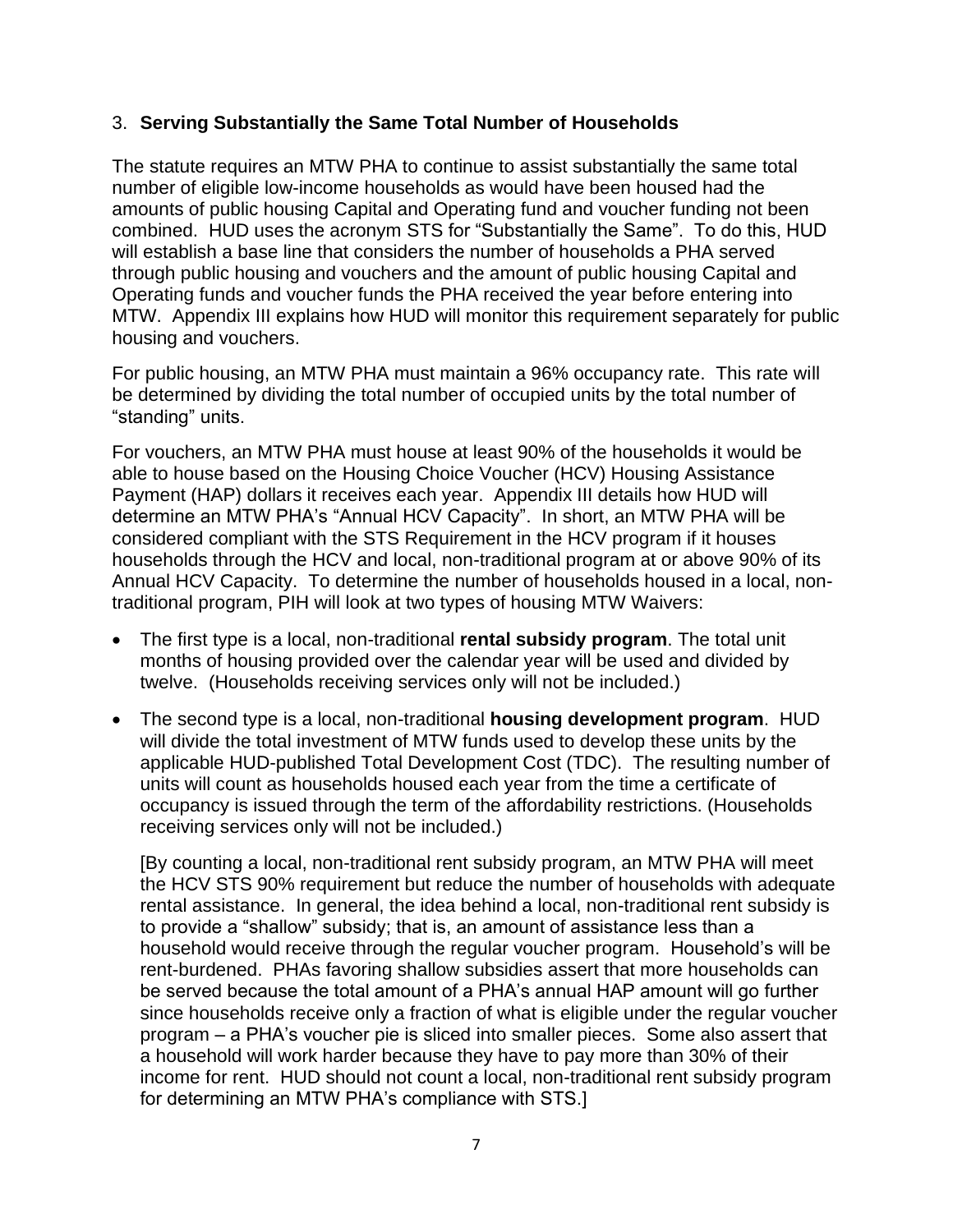### 4. **Comparable Household Mix**

HUD will accept a 10% variation from a baseline established when a PHA entered MTW. Justifications or explanations for fluctuations greater than 10% are required and subject to HUD review.

[HUD should refine the "comparable mix" standard to look not only at household size but the mix of disabled households, elderly households, and single-head of households.]

### 5. **Housing Quality**

NLIHC does not have any concerns.

### **Impact Analysis** (Appendix II)

An MTW PHA must complete a written analysis of the various impacts of an MTW activity. The analysis must be prepared:

- 1) Before implementing a MTW activity, if required as a safe harbor;
- 2) For certain activities (Work Requirements, Term-Limited Assistance, and Stepped Rent) on an annual basis during MTW implementation;

[*2018 required annual analysis for every MTW activity.]*

- 3) Before any Safe Harbor Waiver or Agency-Specific Waiver requests [*New*]; and
- 4) At the time the MTW activity is closed out, if an impact analysis was previously required.

The Impact Analysis must consider:

- 1. Impact on a PHA's finances (e.g., how much the activity will cost, any change in a PHA's per family contribution);
- 2. Impact on affordability for households (e.g., any change in how much households will pay for housing costs);

[Regarding affordability, there is no guidance regarding assessing how many households will be or were affected the previous year and the consequences to the household as a result of having less disposable income for basics such as food, medicine, medical and dental visits, child care, transportation, etc. Do landlords evict voucher households for failing to pay full rent on time because a rent MTW Waiver is a cost burden?]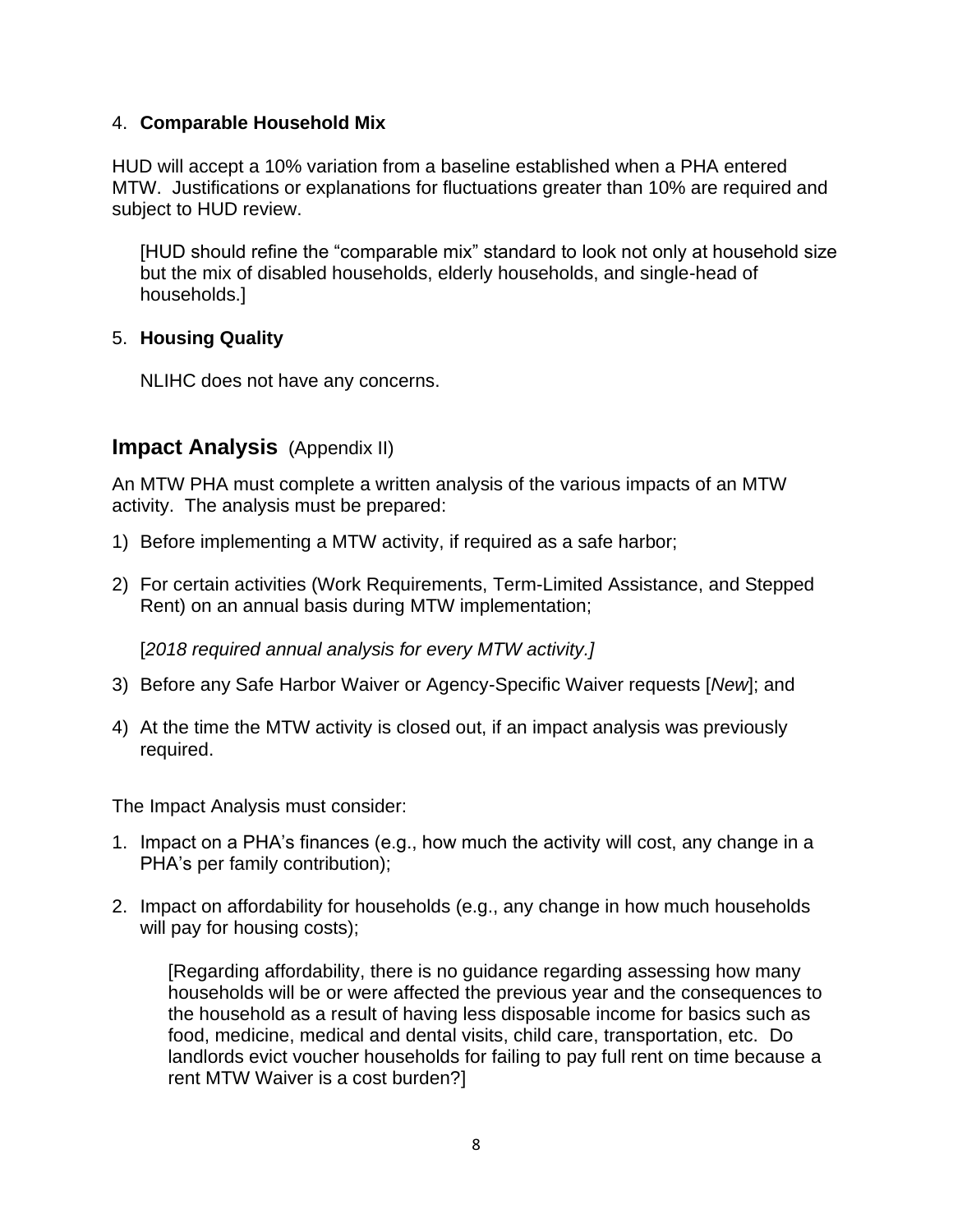3. Impact on a PHA's waitlist(s) (e.g., any change in the amount of time households are on the waitlist);

[Regarding the waitlist, while waitlist times might be improved if a PHA institutes a shallow subsidy voucher policy, what happens to a household with a shallow subsidy if it cannot continue to meet the contract rent? In the context of other MTW Waivers, what happens to previous households who were forced to leave public housing or the voucher program due to an MTW Waiver, do they go to the back of the waitlist?]

4. Impact on a PHA's household termination rate (e.g., any change in the rate at which households non-voluntarily lose assistance);

[Regarding termination rate, what happens to households after they are forced to leave public housing or the voucher program? What is the vacancy rate for units in the community and in the metro area that an extremely low- or very lowincome household can afford (how hard will it be to find a replacement unit)? How many households subsequently experienced homelessness or had to double up, etc? What is the impact on children moving to a different school? Do households move to a neighborhood with greater concentrations of poverty and minority concentration?

For a work requirement MTW Waiver, what are the current labor market conditions (are there jobs available for individuals with low levels of schooling)? Do employers provide consistent, reliable number of work hours? Is the local minimum wage adequate to cover increased costs of child care, transportation, work clothes, etc? Will increased earnings be consumed by increased rents?

Also for work requirements, how will a PHA distinguish outcomes due to the imposition of work requirements independent from the introduction of support services or an increase in support services? Would not the provision of support services without the threat of loss of assistance due to the work requirement be as effective and less intimidating? Why have local and state public employment services not provided this assistance before? If MTW fungibility is used to pay for services, to what extent does the cost reduce the capacity to house residents?

- 5. Impact on a PHA's current occupancy level in public housing and on is HCV utilization rate;
- 6. Impact on meeting the MTW statutory goals of cost effectiveness, self-sufficiency, and/or housing choice; [*New*]
- 7. Impact on a PHA's ability to meet the MTW statutory requirements: *next page*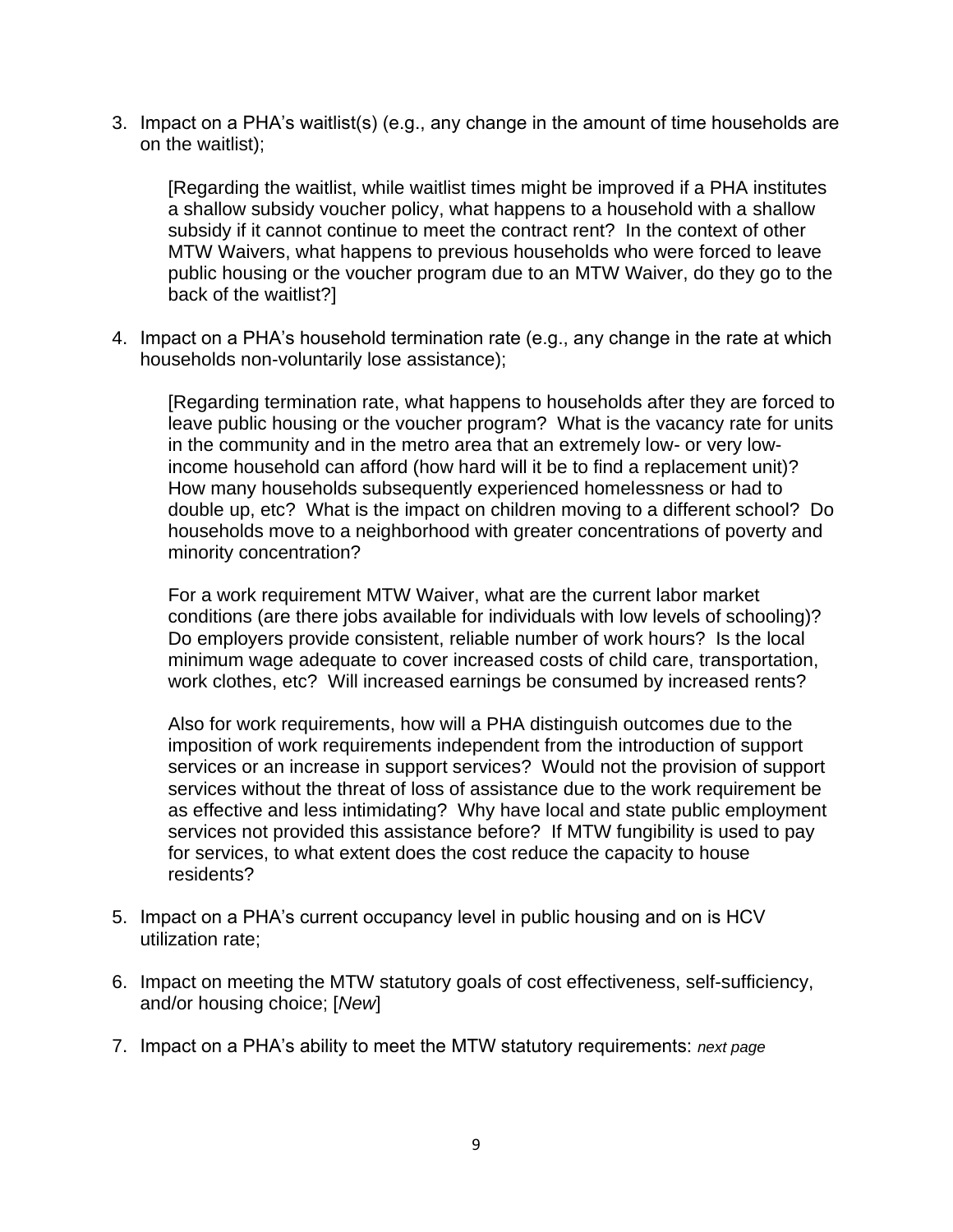- 7. Impact on a PHA's ability to meet the MTW statutory requirements:
	- a. Ensuring that 75% of the families assisted have income at or below 50% of area median income;
	- b. Establishing a reasonable rent policy;
	- c. Assisting substantially the same number of low-income families as they would without MTW funding flexibility;
	- d. Assisting a mix of families by size comparable to the mix they would have served if they were not in MTW; and,
	- e. Ensuring that assisted units meet housing quality standards (HQS for vouchers and UPCS for public housing).
- 8. Impact on the rate of hardship requests and the number granted and denied as a result of an activity; [*New*] and,
- 9. Across the other factors above, the impact on protected classes (and any associated disparate impact).

Comparison with 2018: The previous version also had, "Impact on the community" (change in the number households transitioning to self-sufficiency and any change in the employment rate after implementation of activities targeted to working households).

• An MTW PHA must have an initial Impact Analysis, which analyzes potential impacts of an MTW activity, attached to its MTW Supplement to the Annual PHA Plan during the applicable public review period before implementing an MTW activity.

[Early in the Operations Notice, HUD writes "agencies must ensure assisted families are made aware of the impacts the activities may have to their tenancy". However, NLIHC is concerned that the initial Impact Analysis will not be fully reviewed or be subject to comment by residents or the general public. Appendix II states that the Impact Analysis is to be "attached to the MTW Supplement during the applicable public review period prior to implementation of the MTW activity". Merely requiring the Impact Analysis to be "attached to the MTW Supplement" is insufficient; this is likely to result in residents easily overlooking it. The initial Impact Analysis must be highlighted and provided separately.

The Operations Notice says that the MTW Supplement must go through a public process along with the Annual PHA Plan and restates the PHA Plan resident and public review process. Unless a PHA is directed by HUD to emphasize to residents and the general public that the PHA is seeking MTW Waivers, residents and the public will not know about the dramatic changes that are about to take place. At many PHAs, residents have "given up" on the PHA Plan process due to inadequate notice, insufficient information, cursory treatment by PHA staff, and a general sense that the PHA is just "going through the motions".]

*continues*  $\alpha$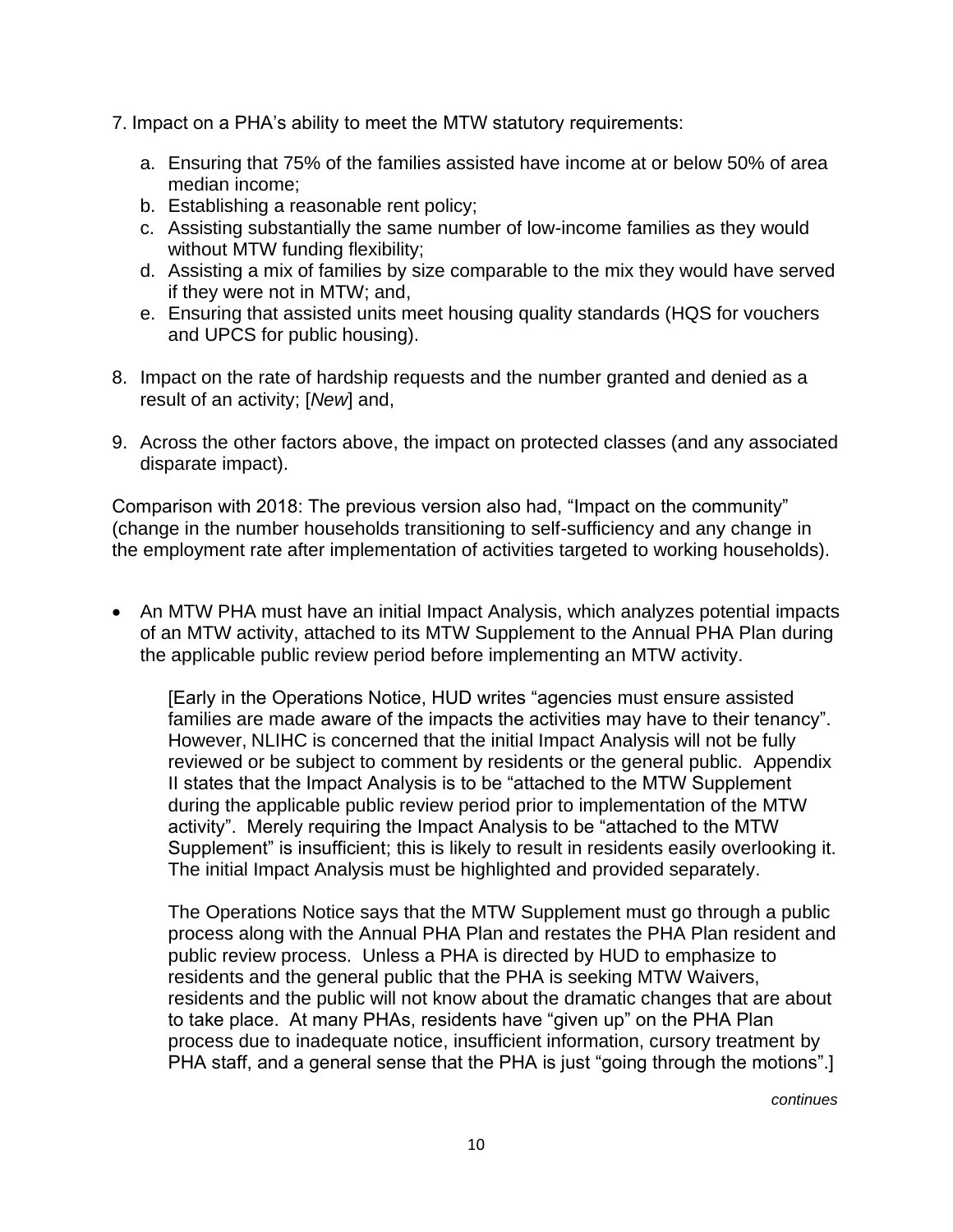In addition, because applying for MTW status presents such significant and potentially harmful changes, relying on the resident and public engagement requirements in each cohort notice as well as PHA Plan process is also not sufficient. The cohort requirements do not specify a minimum amount of time before the two required resident meetings. NLIHC recommends that 60 days prior to applying for MTW status, a PHA notify all residents of the intent to apply. In addition, the cohort requirements should explicitly instruct PHAs to explain at the meetings, the MTW Waivers the PHA intends to use and the potential impact on residents.

• For certain activities (Work Requirements, Term-Limited Assistance, and Stepped Rent), an updated impact analysis must be provided in each subsequent year.

[*2018 version required every MTW activity to have an annual impact analysis*.]

- An MTW PHA may combine MTW activities at the PHA level in order to create more comprehensive initiatives [*New*].
	- o For such comprehensive initiatives a PHA may submit a single impact analysis.
	- o Should a larger MTW activity undergo a substantial change, such as adding an activity, a PHA must reevaluate its impact with a new impact analysis.
- This information must be retained by a PHA for the duration of its participation in the MTW demonstration and be available for public review and inspection at a PHA's principal office during normal business hours.

## **Hardship Policy**

An MTW PHA must adopt a written policy for determining when a requirement or provision of an MTW activity would be a financial or other hardship for a household.

- A PHA must include this Hardship Policy as an attachment to its MTW Supplement to the Annual PHA Plan. [*New*]
- A PHA may use a single Hardship Policy for multiple MTW Waivers, or develop different Hardship Policies for different MTW Waivers. [*New*]
- A PHA must review its Hardship Policy(s) with residents during its intake and recertification processes. [*New*]
- A PHA must consider whether a resident qualifies for a hardship exemption at the time of a potential termination of assistance that is due to an MTW activity. [*New*]

Comparison with 2018: The previous version required a PHA to notify residents about the Hardship Policy – which is more direct than the first and third dots above.

[All residents should be informed of a proposed Hardship Policy at the two meetings with residents required by each cohort notice prior to applying for MTW status, as well as during the annual PHA Plan public hearing. To ensure residents are aware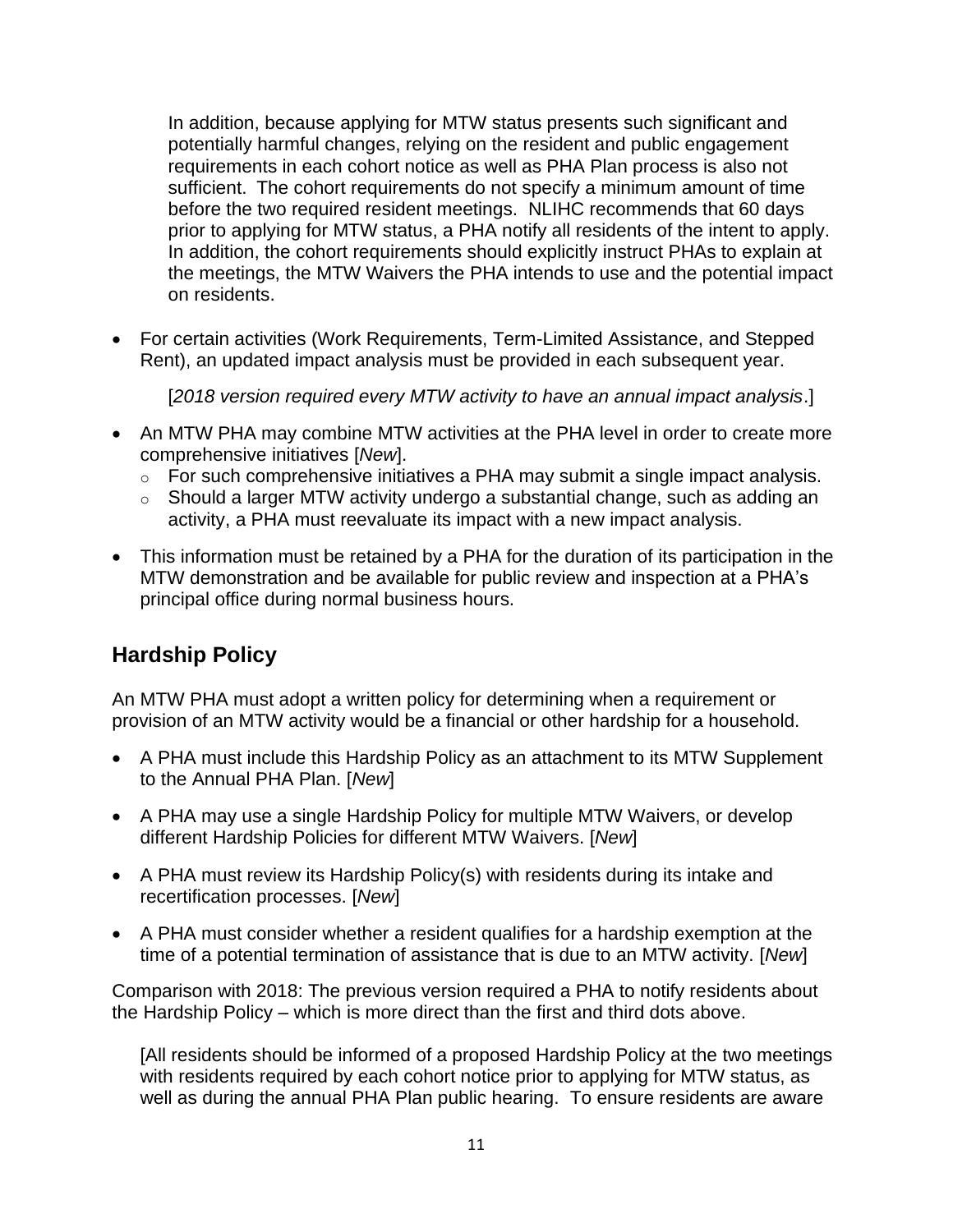of the Hardship Policy, HUD should specify that where Resident Councils exist, they will be informed and actively engaged. In addition, the PHA must ensure that each household will receive an easy-to-read notification at their door and/or in rent statements. The Hardship Policy should also be posted in common areas and included in newsletters – all well in advance of the PHA seeking MTW status. Once the MTW demonstration commences, all residents should receive a copy of the initial Hardship Policy and any annual update.]

• When a resident requests a hardship exemption, a PHA must suspend the activity for the household beginning the next month after the request until the PHA determines that an exemption is warranted.

[*Previous version required a PHA to "immediately provide an exemption.* Why not make the suspension immediately?]

• A PHA must determine whether a financial or other hardship exists within a reasonable time after a household's request.

[PIH should define "reasonable" as no more than seven days.]

- If a PHA determines that a financial or other hardship exists, the PHA must continue to provide an exemption from the MTW activity at a reasonable level and duration, according to the PHA's written policy.
- If a PHA determines that the request did not meet its hardship standards, the PHA must resume the MTW activity and collect any retroactive rent through a reasonable repayment agreement. [*New*]

A PHA's written policy(s) for determining what financial hardship is, must include the following:

- A household has experienced a decrease in income because of changed circumstances, including loss or reduction of employment, death in the family, or reduction in or loss of earnings or other assistance;
- A household has experienced an increase in expenses because of changed circumstances for medical costs, childcare, transportation, education, or similar items; and,

[These do not address the financial hardship due to an MTW activity such as rent burden due to tiered rent (income bands), stepped rents (basically a time limit), short-term assistance, \$130 minimum rent, rent set at 35% of adjusted income, rent based on imputed income, MTW four-year term limit that leads to homelessness because adequate affordable housing is not available, or an MTW work requirement that displaces a household because the labor market cannot absorb low-skilled residents.]

• Other situations and factors determined by a PHA.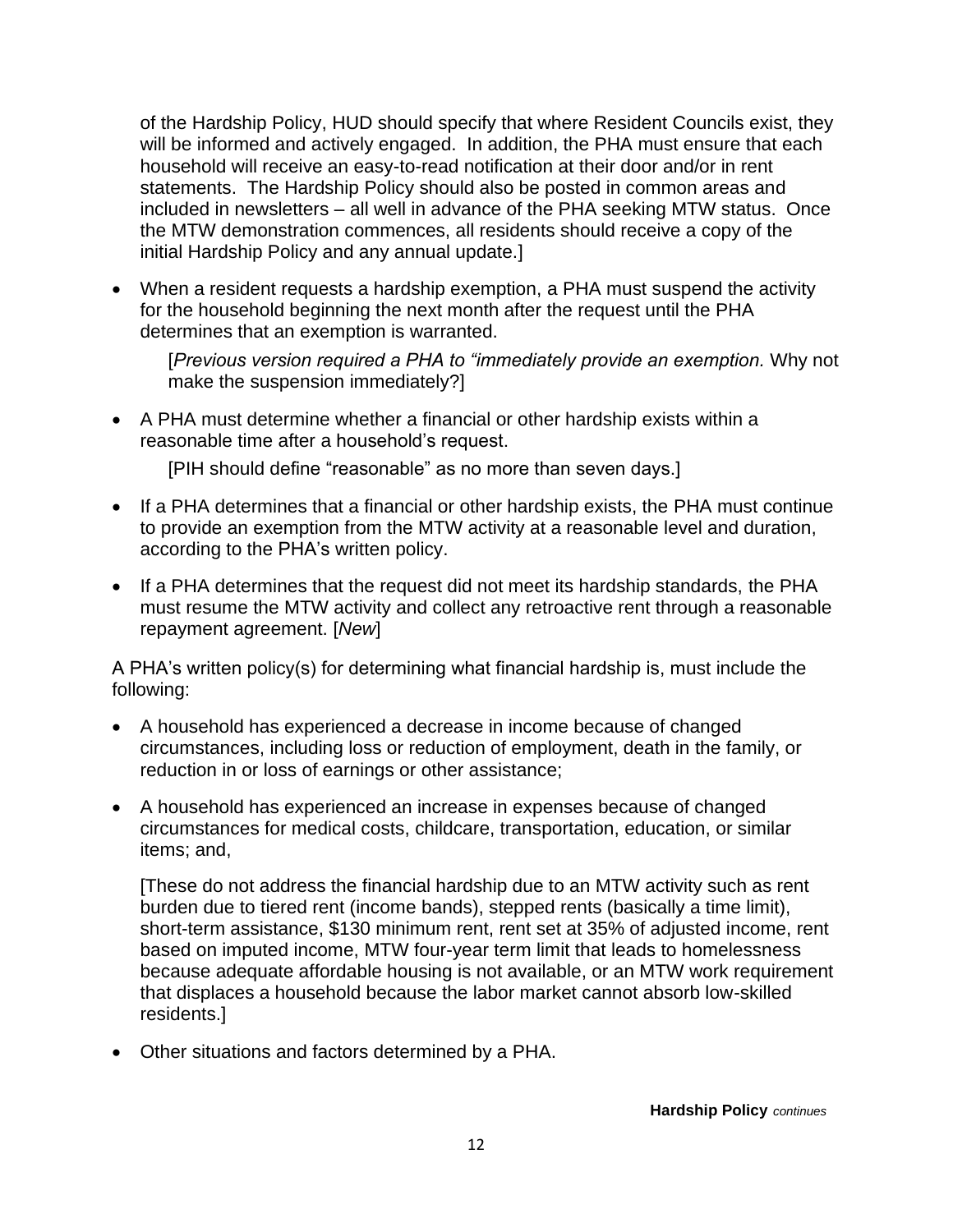#### **Hardship Policy** *continued*

A PHA's written policies must include a grievance procedure that a household may request for second level review of denied hardship requests.

A PHA must keep records of all hardship requests received and the results of these requests, and supply them to HUD when requested. This information must be retained by a PHA for the duration of its participation in the MTW demonstration, and be available for public review and inspection at the PHA's principal office during normal business hours.

### **Evaluation**

#### Program-Wide Evaluation

For MTW Waivers that are not part of a PHA's cohort, HUD will use "program-wide" evaluations. Instead of subjecting every major MTW Waiver, especially work requirements, stepped rents, term limits, and rent burdens, to the "rigorous" evaluation called for by the statute, the Operations Notice will merely use "program-wide evaluations" for MTW Waivers that are not part of a PHA's cohort requirement. The Operations Notice states, "HUD intends to develop a method for program-wide evaluation that is based, to the extent possible, on information already collected through existing HUD administrative data systems, although additional reporting may be necessary to effectively evaluate MTW."

The Notice states the program-wide evaluation "would seek to assess whether or not, and to what extent, MTW agencies achieve the statutory objectives of the MTW demonstration by using federal dollars more efficiently, helping residents find employment and become self-sufficient, and/or increasing housing choices for lowincome families. Program-wide evaluation would also seek to determine any effects, positive or negative, of MTW waivers and funding flexibilities on residents.

[Limiting the program-wide evaluation to the three statutory objectives will not adequately address negative effects on residents. In addition, HUD's existing administrative data systems are not able to assess the impacts on the three statutory objectives let alone other adverse consequences for residents.

HUD has indicated that only ten PHAs will be in the so-called "rent reform" cohort (Cohort #2), the cohort that implements one or more of the MTW Waivers that raise rents on households. In addition, only 10 PHAs will be in the work requirements cohort (Cohort #3). HUD will limit the types of MTW Waivers a PHA in these cohorts could add in order to prevent the anticipated rigorous analysis from being clouded.

Cohorts #1 and Cohort #5, allowing 30 PHAs with fewer than 1,000 units, and 30 PHAs with fewer than 27,000 units, respectively, will evaluate the effects of these MTW PHAs using any one or more MTW Waivers. Therefore, PHAs in these two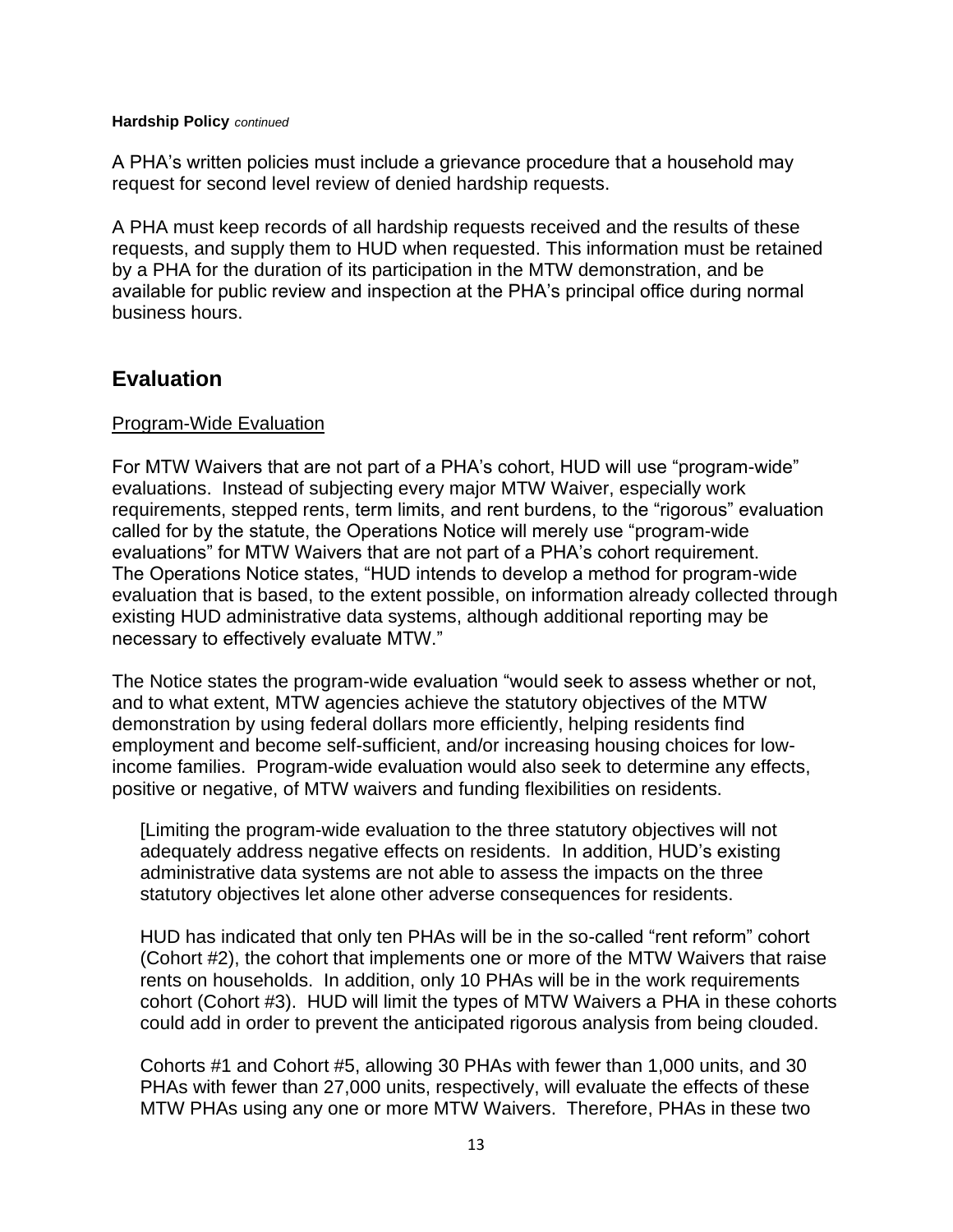cohorts covering 60 MTW PHAs could be using MTW Waivers that are most threatening to residents, such as term limits or work requirements, yet not have those MTW Waivers subject to rigorous evaluation.

Cohort #4 will assess incentives for increasing landlord participation in the voucher program, which probably do not have impacts that are likely to harm residents. However, the Operations Notice states that an MTW PHA must implement one or more reasonable rent policies during the term of its MTW designation.]

# **COMPARISON OF KEY MTW WAIVERS**

There are four basic categories of waivers: "MTW Waivers", "Safe Harbor Waivers", "Agency-Specific Waivers", and "Cohort-Specific Waivers". This section provides a thorough comparison of the MTW Waivers in Appendix I of the Final Operations Notice with the previous version that was open for comment until November 26, 2018. This presentation of the MTW Waivers starts with the five sets of MTW Waivers that NLIHC is most concerned will harm residents. (NLIHC has a companion summary that presents the MTW Waivers in the order found in Appendix 1 of the Operations Notice.)

MTW PHAs may conduct any activity/policy in Appendix I without PIH review and approval. However, each specific eligible activity/policy has specific "Safe Harbor" requirements/limitations that an MTW PHA must follow, for example requiring a Hardship Policy or not applying an activity/policy to elderly people. Before implementing MTW Waivers, they must be in an approved MTW Supplement (see pages 3 and 10) to the PHA Plan.

(Safe Harbors with an \* cannot be waived.)

### **TERM-LIMITED ASSISTANCE**

For public housing and vouchers, a PHA may impose term limits – limiting the duration of public housing or voucher assistance.

Safe Harbors

- The term may not be shorter than four years. \*
- Services or referrals to services must be provided by a PHA or another entity to prepare a household for the end of housing assistance when the term is up.
- A PHA must conduct an *annual* Impact Analysis. \*
- A PHA must exclude elderly and disabled households. \*
- A PHA must have a Hardship Policy. \*

[NOTE: NLIHC strongly opposes term limits. They are arbitrary and do not reflect the reality of low-wage jobs. Term limits can lead to housing instability. They will cut people off from the very housing benefits that make it possible for them to find and maintain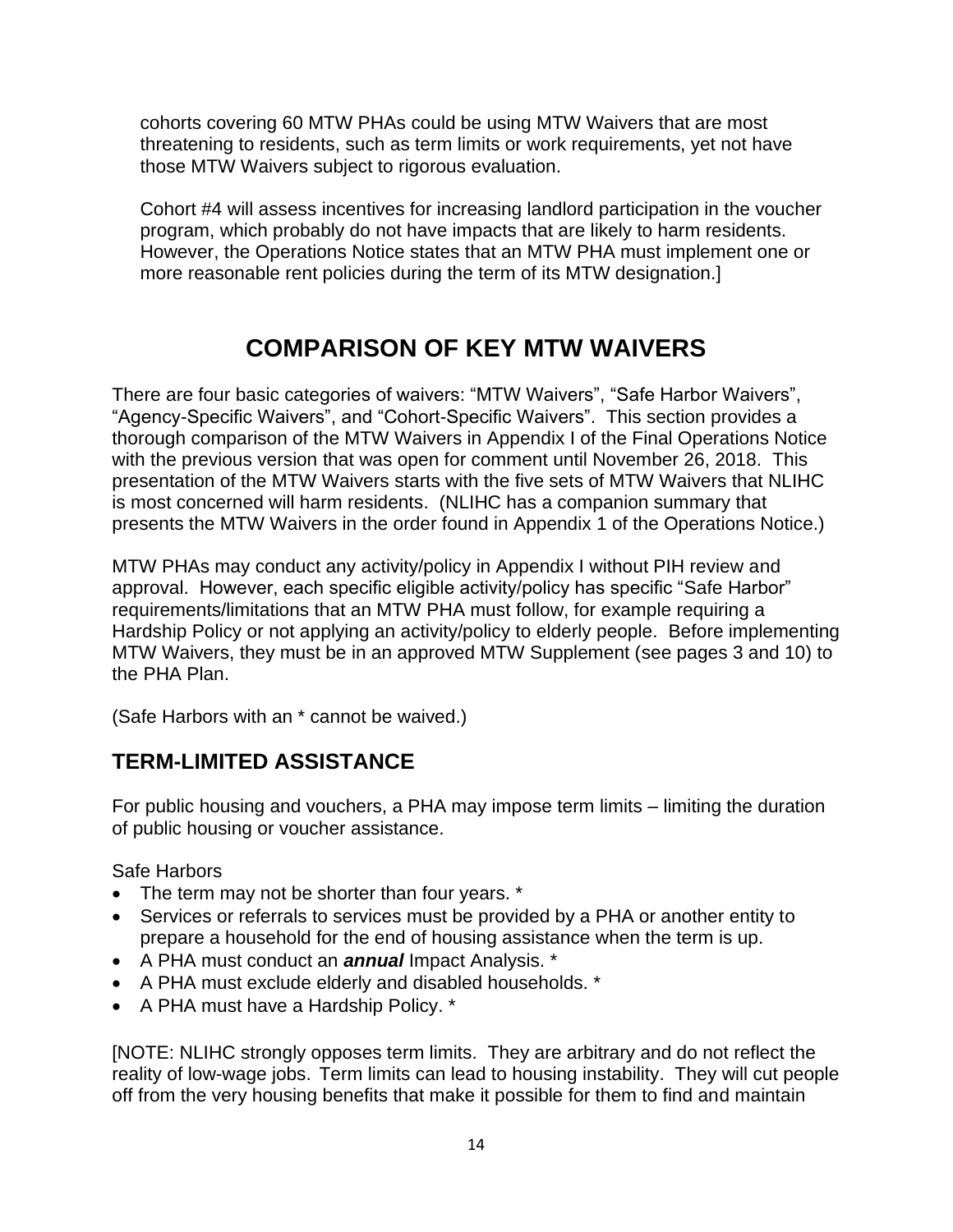jobs. Term limits are especially harmful in high-cost areas where rents are well above what a low-income worker can afford and where there is a severe shortage of affordable homes. Term limits do not address the three MTW statutory goals of increasing housing choices for residents, providing residents self-sufficiency incentives, and reducing PHA costs or increasing PHA cost-effectiveness. Term limits do not address the three MTW statutory goals of increasing housing choices for residents, providing residents self-sufficiency incentives, and reducing PHA costs or increasing PHA costeffectiveness.]

Comparison with 2018: The previous version did not require an impact analysis to be done annually.

## **WORK REQUIRMENT**

A PHA may require a specific segment of the residents to work or engage in an acceptable substitute in order to receive housing assistance.

- Elderly and disabled people are exempt.
- A resident must be at least 18 to be required to work.
- An Administrative Plan or ACOP *should* include a description of what is considered work, as well as what is considered an acceptable substitute for work. [*Why "should" and not "must"?]*
- An Administrative Plan or ACOP must include a description of the circumstances in which a household will be exempt.
- A PHA may suspend the work requirement due to bad local economic conditions.

### Safe Harbors

- The work requirement can apply to individuals or households. \*
	- o If the requirement applies to **individual** residents, then the maximum number of hours per week is 15. [*Previous version capped the number of hours worked at 30 hours per person*.]
	- o If the requirement applies to **households**, then the maximum number of hours per week is 30.

[*Previous version did not have a household-specific option*.]

- All residents must be given notice about the penalty for non-compliance six months before starting the work requirement. [*New*]
- People exempt from the Community Service Requirement are exempt from the work requirement. \*
- People who are the primary caregiver for a child under 6, or who are pregnant are exempt. [*New*]
- Supportive services must be provided to help households find employment or an acceptable substitute. The service can be provided by another organization. [*Previous version also required services to prepare people for ending their housing assistance*.]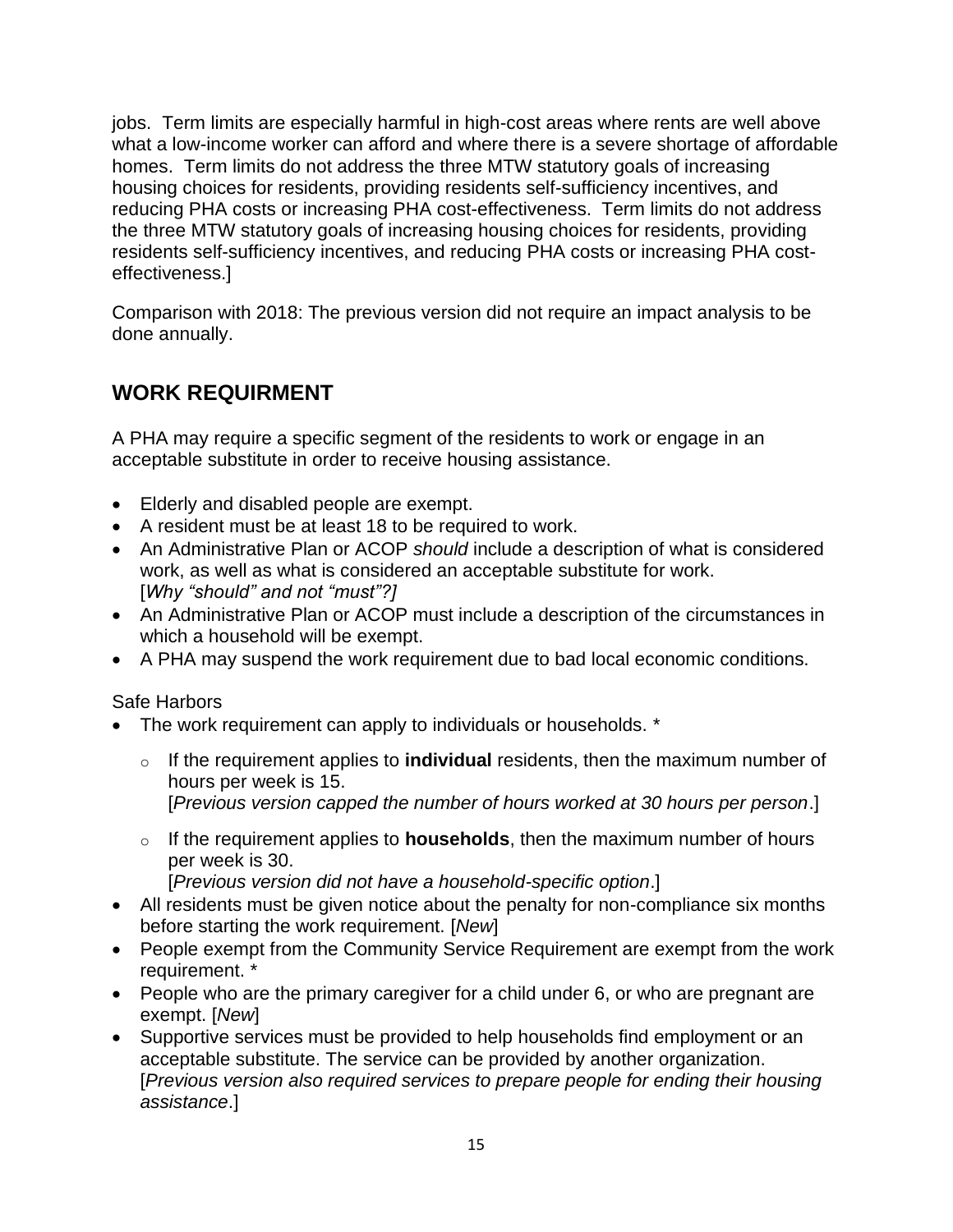- Work requirements cannot exclude admission into housing, or participation in supportive services by elderly or disabled people, or by households that include elderly or disabled people. \* [*Previous version did not include elderly people*.]
- A PHA must have an **annual** Impact Analysis. \*
	- [*Previous version was not annual*.]
- A PHA must have a Hardship Policy, including a policy to address residents seeking a disability status. \*
	- [*Previous version did not address residents seeking disability status*.]
- The Hardship Policy must apply to households actively trying to comply, but who are having difficulties finding work or an acceptable substitute. \*
- The Administration Plan and ACOP must describe the consequences of failing to comply. \*

[NLIHC strongly opposes a work requirement. Work requirements are ineffective: they do not create the jobs with decent pay and opportunities needed to lift people out of poverty. Moreover, most recipients of housing assistance who could be expected to work already do. Imposing such requirements could cut struggling families off from the very housing stability and services that make it possible for them to find and maintain work.

A PHA can choose a work requirement using the option of 15 hours per person per week at the federal minimum wage (instead of the household option of 30 hours). If there are three people in a household age 18 or older, the work requirement per person for the entire household would be greater than if capped at 30 hours per household.]

# **TENANT RENT POLICIES**

a. Tiered Rent (Income Bands)

For public housing and vouchers, a PHA may create "income bands" to determine a household's rent. This allows a PHA to establish fixed rents within different income ranges (bands). All households in the range of the band would pay the same fixed rent. A household's rent would not change unless its income moved into a different tier.

Safe Harbors:

- A household's rent (or Total Tenant Payment, TTP in the voucher program) must be set using the lowest income in each band.
- The Notice gives an example: If a PHA has an income band between \$2,500 and \$5,000, then the rent a household with an income between \$2,500 and \$5,000 must be set using \$2,500.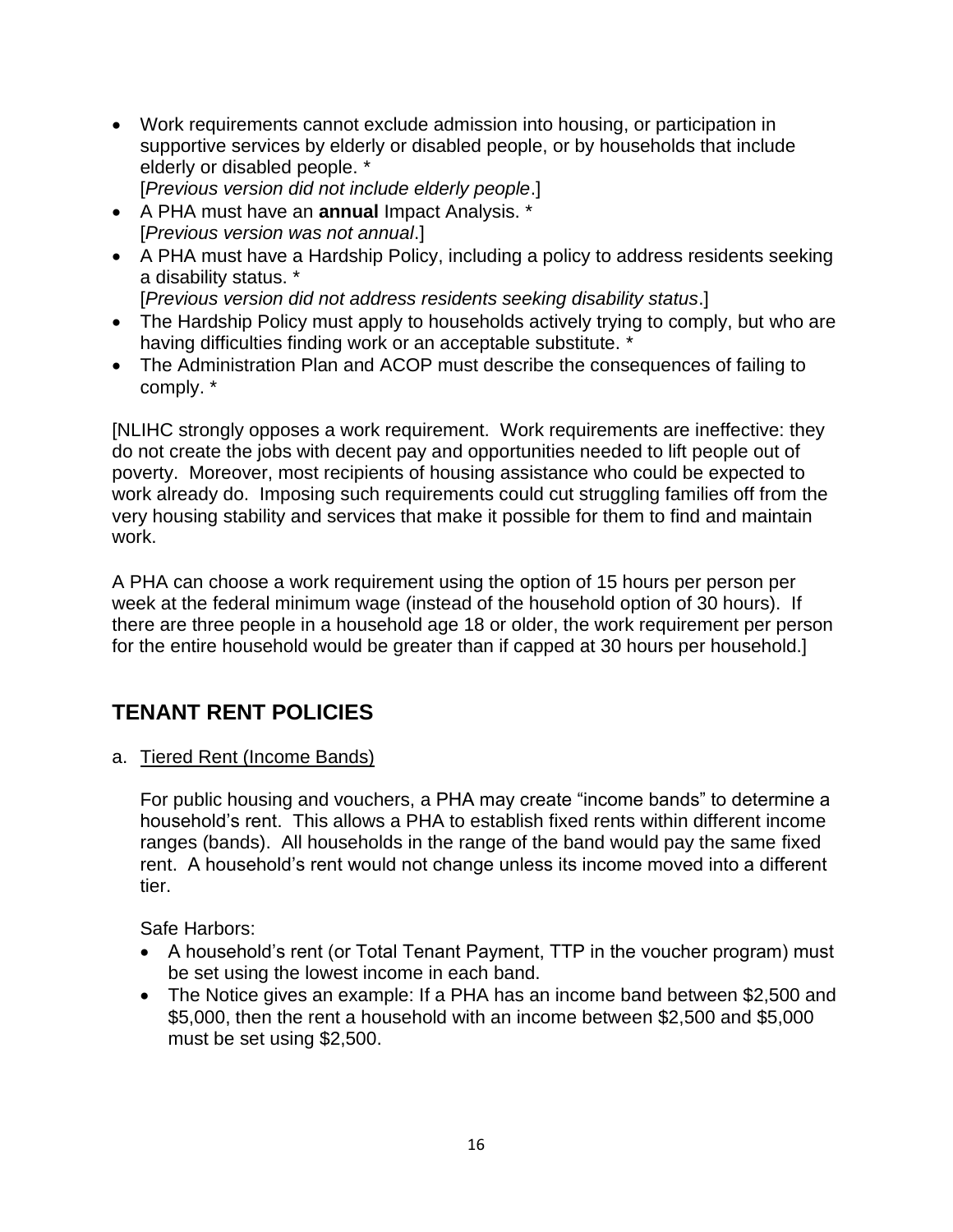[Notice PIH-2020-21,](https://www.hud.gov/sites/dfiles/PIH/documents/pih2020-21.pdf) which is specifically about Rent Reform (Cohort #2), sets tiers in \$2,500 increments. That is, the lowest tier includes households with *gross income* between \$0 and \$2,499; the next tier includes households with gross income between \$2,500 and \$4,999; and so on. The number of tiers would vary by PHA, with the maximum tier going up to a PHA's area median income.

While the Operations Notice is not clear about how to determine what the actual rent will be within a tier, Notice PIH-2020-21 clarifies that the rent is set at the midpoint of a tier. Households in the lowest tier (with gross income less than or equal to \$2,499) will pay a minimum rent of \$50. For all other tiers, the rent is equal to the midpoint of the tier divided by 12 times 30%. All households in a tier have the same, fixed rent. Any income increase within a tier in between three-year income recertifications (as provided in Notice PIH-2020-21) does not affect a household's rent.

A table in Notice PIH-2020-21 is a good example:

Table 1 presents the minimum and maximum gross income for each tier up to \$32,499.

| Tier           | Tier Income<br>minimum | Tier Income<br>maximum | Tiered rent |
|----------------|------------------------|------------------------|-------------|
| 1              | \$0                    | \$2,499                | \$50        |
| $\overline{2}$ | \$2,500                | \$4,999                | \$94        |
| 3              | \$5,000                | \$7,499                | \$156       |
| $\overline{4}$ | \$7,500                | \$9,999                | \$219       |
| 5              | \$10,000               | \$12,499               | \$281       |
| 6              | \$12,500               | \$14,999               | \$344       |
| 7              | \$15,000               | \$17,499               | \$406       |
| 8              | \$17,500               | \$19,999               | \$469       |
| 9              | \$20,000               | \$22,499               | \$531       |
| 10             | \$22,500               | \$24,999               | \$594       |
| 11             | \$25,000               | \$27,499               | \$656       |
| 12             | \$27,500               | \$29,999               | \$719       |
| 13             | \$30,000               | \$32,499               | \$781       |
|                |                        |                        |             |

According to Notice PIH-2020-21, when a household begins participating in a tiered rent, they will be assigned to a tier based on their total annual gross income from the prior year. This means a household with an annual gross income in year one of \$10, 500 will pay \$18 more per month than if the rent was not fixed at \$281 (\$10,500 divided by 12 months times 30% equals \$263), while a household with annual gross income of \$12,000 will pay \$19 less (\$12,000 divided by 12 months times 30% equals \$300).

Comparison with 2018 version: Number of bedrooms in the unit was factored in; rent could not exceed 35% of gross income; and flat rent was not required. So, it might be possible in the final version for a household's rent to be more than 35% of household income if they "go over the cliff" and move from one tier to another.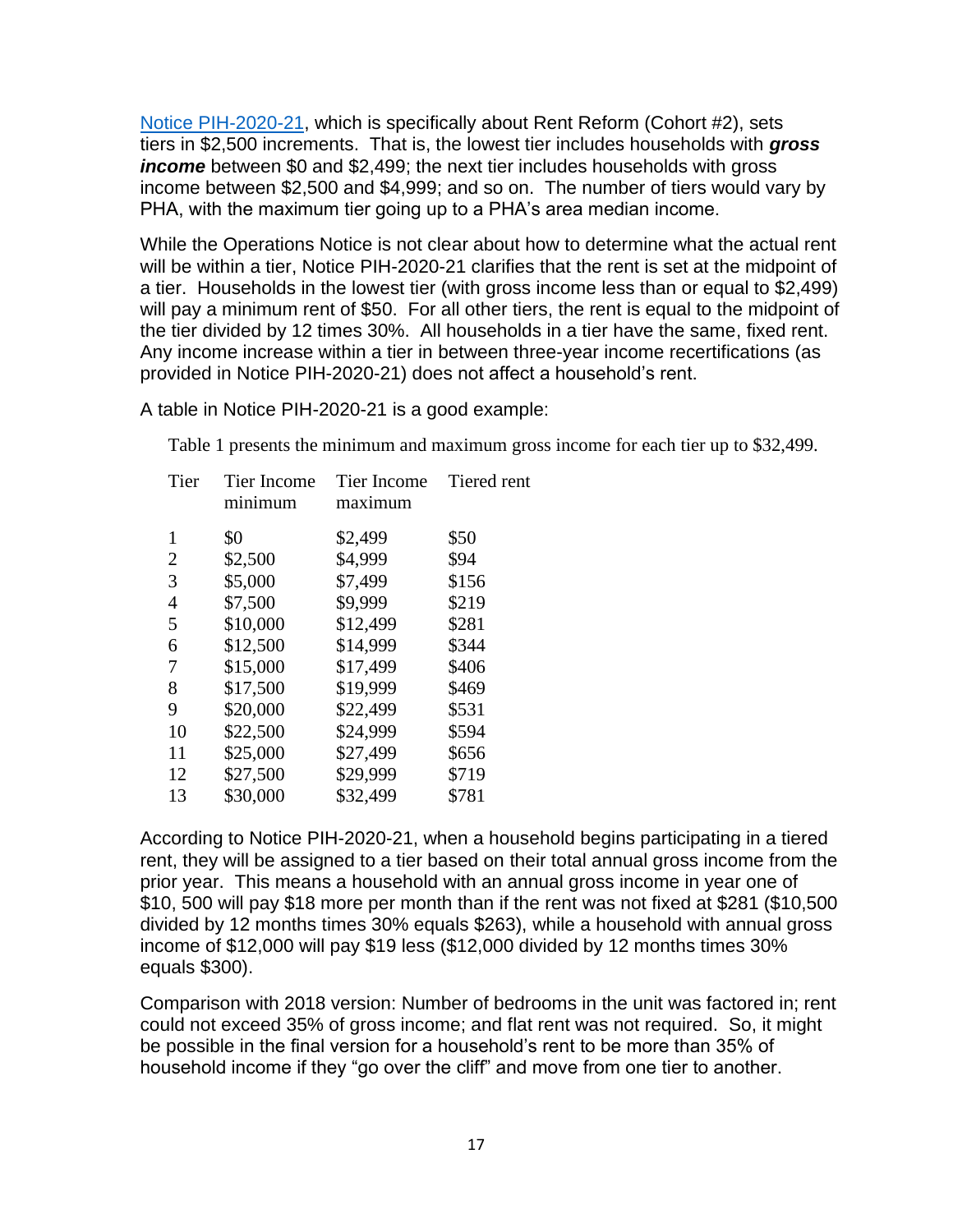### b. Stepped Rent

For public housing and vouchers, a PHA may create stepped rents, a scheme that increases a household's rent on a fixed schedule in both frequency and amount.

[Note: This is basically a scheme to march toward a time limit because the rent increases until there is no more HUD assistance.]

Safe Harbors:

• Initial rents cannot be set at more than 35% of adjusted income or 32% of gross income [*New*].

[NLIHC notes, however, that [Notice PIH-2020-21](https://www.hud.gov/sites/dfiles/PIH/documents/pih2020-21.pdf) for Cohort #2 Rent Reform sets rents at 30% of gross income if a PHA selects MTW Test Rent #2. Perhaps the Operations Notice's option can apply to MTW Test Rent #3 PHA Alternative.]

- Rents can only increase once per year.
- The rent increase cannot be more than 4% of the Fair Market Rent, FMR, [*New*].
- Services must be available to prepare a household for termination of assistance when it approaches the end of assistance. [NLIHC notes that Notice PIH-2020-21 does not mention this requirement.]
- Cannot be used with elderly and disabled households. \*
- PHA must conduct an annual Impact Analysis. \*
- PHA must have a Hardship Policy. \*

Comparison with 2018 version: Does not offer voucher household with a six-month grace period before transitioning off of the HCV program once calculation results in zero HAP payment.

c. Minimum Rent

For public housing and vouchers, a PHA may set a minimum rent greater than \$50.

Safe Harbors:

- The minimum rent cannot be more than \$130 per month.
- Cannot be used with elderly and disabled households.
- PHA must conduct an Impact Analysis. \*
- PHA must have a Hardship Policy. \*

Comparison with 2018: Was \$250 for non-elderly/non-disabled and \$100 for elderly/disabled.

While the final is better, it still can place a significant rent burden on households.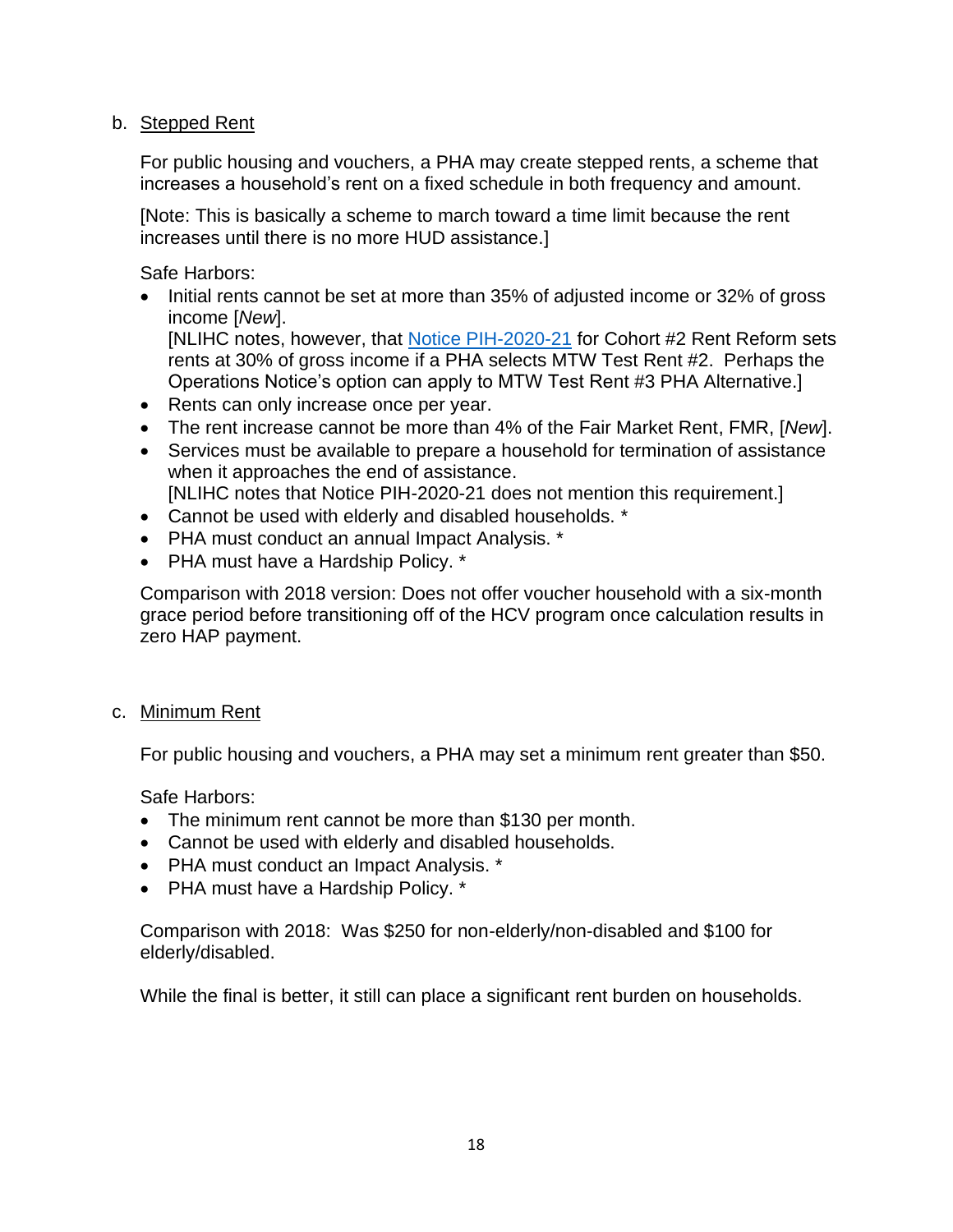### d. Tenant Rent as Modified Percentage of Income

For public housing and vouchers, instead of determining a household's rent based on 30% of their adjusted income (or 10% of gross income), a PHA can use a different percentage.

Safe Harbors:

- Rent cannot be more than 35% of income for non-elderly/non-disabled if a PHA is not using the waivers listed below. The Notice does not make clear whether income is based on adjusted or gross income.
- Rent cannot be more than 32% of income for non-elderly/non-disabled if a PHA uses other waivers: eliminating one or more deductions, replacing existing deductions with a single new standard deduction, or creating a policy that includes or excludes certain forms of income when conducting income review and rent calculation (see page 26). The Notice does not make clear whether income is based on adjusted or gross income.
- Cannot be used with elderly and disabled households.
- PHA must conduct an Impact Analysis. \*
- PHA must have a Hardship Policy. \*

Comparison with 2018: Was based on gross income, 35% for non-elderly/nondisabled and 30% for elderly/disabled.

While the final is better, it still can place a rent burden on households.

### e. Fixed Rents/Subsidies

For public housing and vouchers, a PHA can set fixed public housing rents/voucher subsides based on bedroom size.

Safe Harbor:

• The household must not pay more than 30% of "income". The Notice does not indicate whether it is adjusted or gross rent.

[Note, this can apply to elderly/disabled.]

Comparison with 2018: Was 35% of gross rent for non-elderly/non-disabled and 30% of gross rent for elderly/disabled.

Final is an improvement.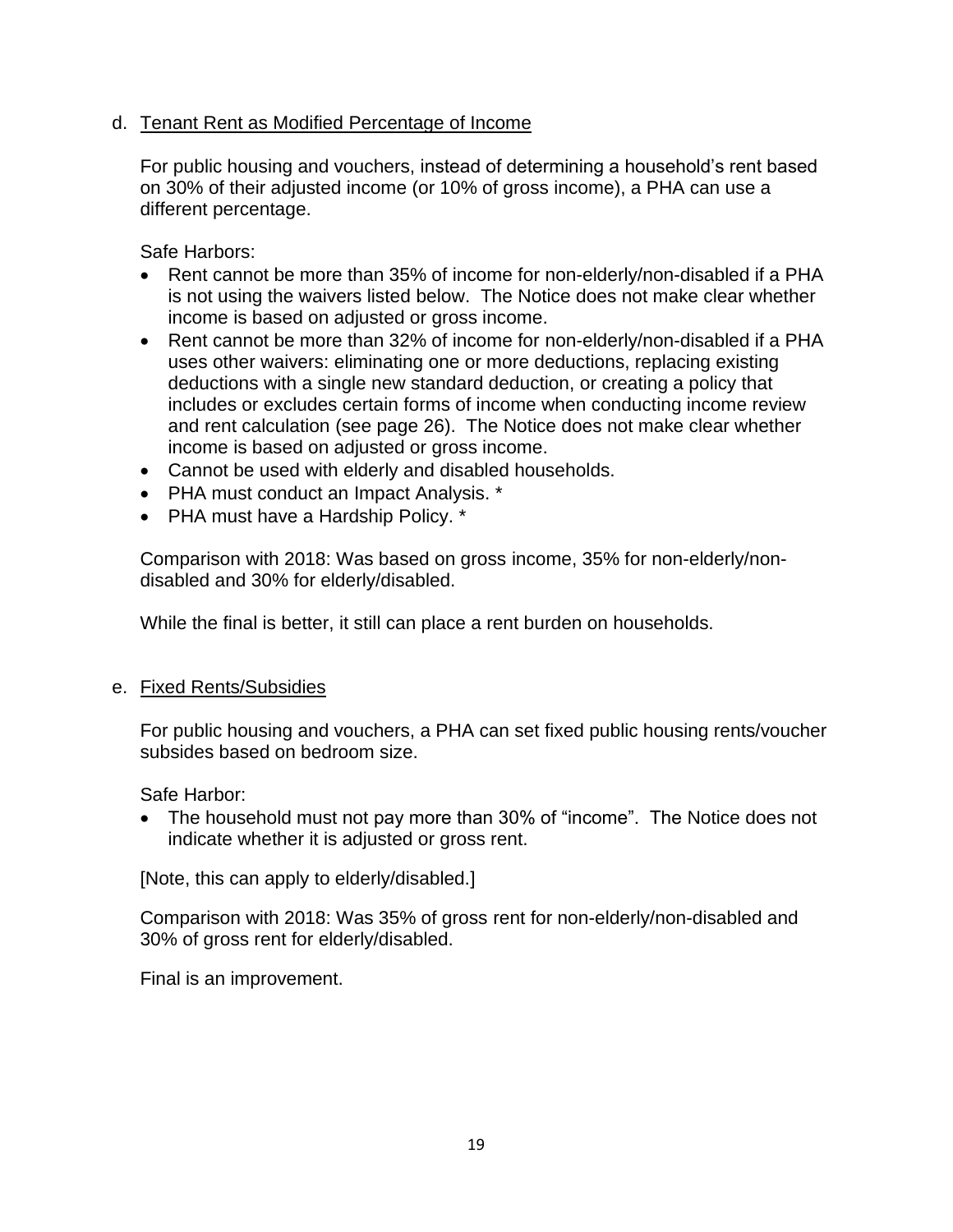### f. Initial Rent Burden for Voucher Program

For vouchers, a PHA may waive the current rule that when first renting a home with a voucher a household must not pay more than 40% of their income for rent.

Safe Harbors:

- The initial rent burden cannot be more than 60% of income.
- PHA must conduct an Impact Analysis. \*

[Note: A Hardship Policy is not required…paying 60% of income for rent is already a severe cost burden. Note also that this can apply to elderly and disabled households.]

Comparison with 2018: Previous version required a Hardship Policy and did not state a maximum rent burden.

### g. Imputed Income

For public housing and vouchers, a PHA can base rent on an assumed number of hours worked per week.

Safe Harbors;

- Rent must be based on assuming no more than 15 hours worked per *person* per week at the federal minimum wage.
- Rent must be based on assuming no more than 30 hours worked per **household** per week at the federal minimum wage.
- Cannot be used with elderly and disabled households. \*
- PHA must conduct an Impact Analysis. \*
- PHA must have a Hardship Policy. \*

Comparison with 2018: Capped the number of assumed hours at 30 hours per nonelderly/non-disabled adult in the household, using either local, state, or federal minimum wage.

The final version is worse because a PHA can choose the 15 hours per person per week option, and if there are three people in a household age 18 or older the household rent would be greater than if capped at 30 hours per household. Also, the federal minimum wage is lower than some local and state minimum wages.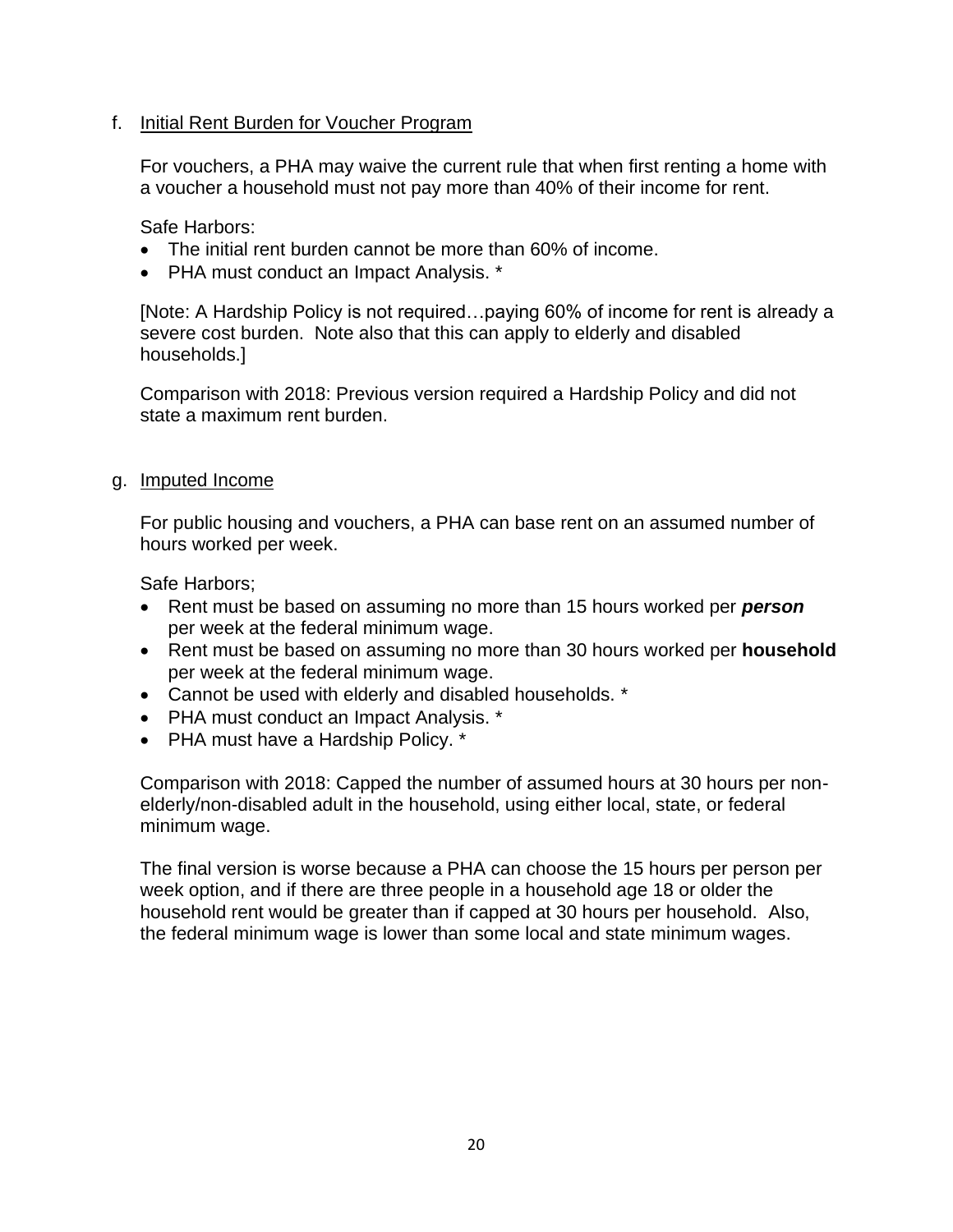### h. Elimination of Deduction(s)

For public housing and vouchers, a PHA may eliminate one, some, or all deductions from income.

Safe Harbors:

- Cannot be used with elderly and disabled households. \*
- PHA must conduct an Impact Analysis. \*
- PHA must have a Hardship Policy. \*

Household rent could increase.

Comparison with 2018: Previous version had no Safe Harbors.

### i. Standard Deductions

For public housing and vouchers, a PHA may replace existing deduction(s) with a single standard deduction.

Safe Harbors:

- PHA must conduct an Impact Analysis. \*
- PHA must have a Hardship Policy. \*

[Note that elderly and disabled are not exempt. For all households rent could increase.]

Comparison with 2018: Previous version had no Safe Harbors.

### j. Alternative Income Inclusions/Exclusions

For public housing and vouchers, a PHA may create alternative policies that include or exclude certain forms of income when conducting income reviews and rent calculations.

Safe Harbor: Cannot be used with elderly and disabled households.

[Note: Does not require Hardship Policy or Impact Analysis. The final version could benefit a household if certain forms of income are excluded, but MTW seems to be mainly oriented to raising household rents. Therefore, by allowing some forms of income to be included this waiver is more likely to raise a household's rent.]

Comparison with 2018: Previous version required Impact Analysis and Hardship Policy.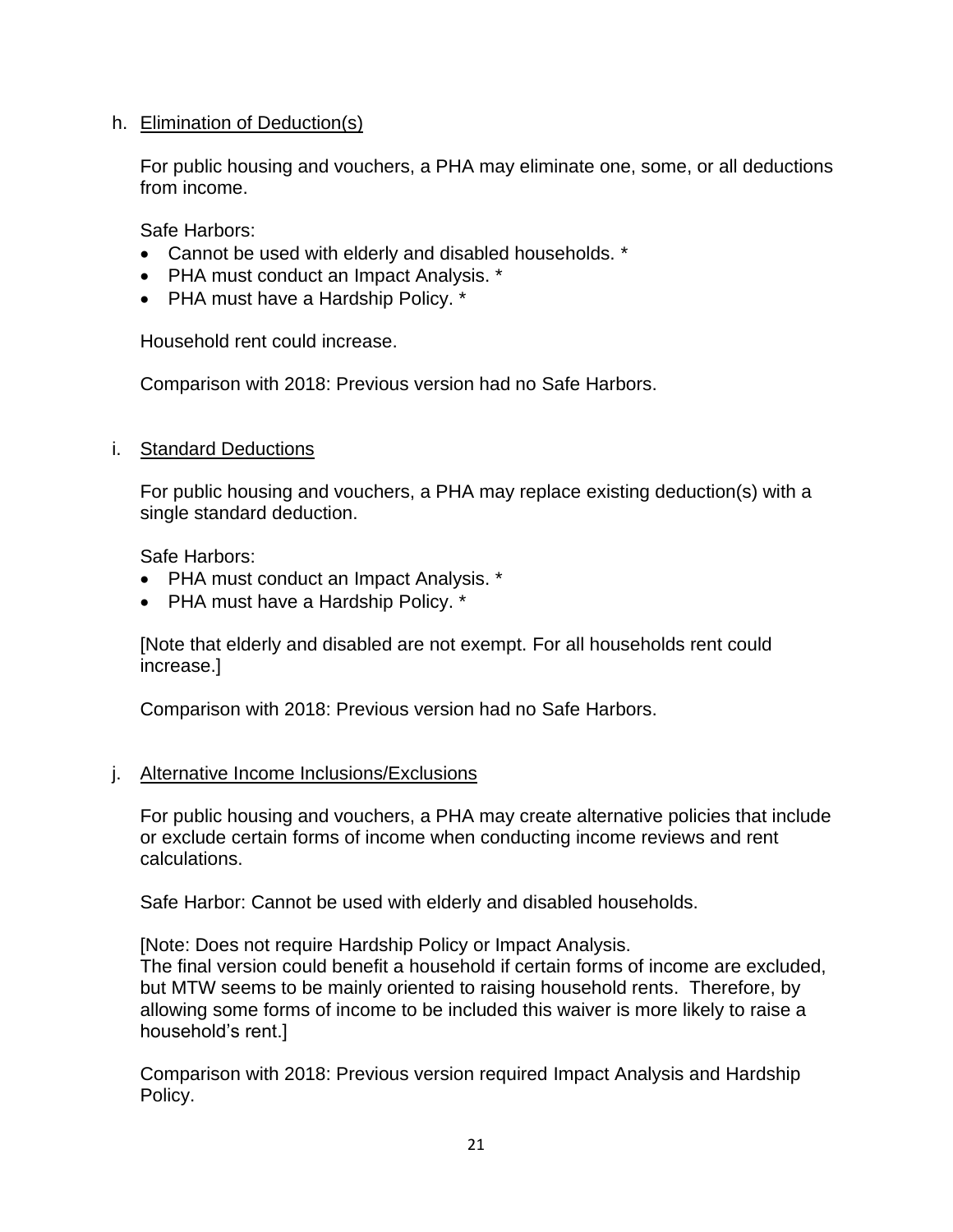### k. Alternative Utility Allowance

For public housing, a PHA may create an alternative utility allowance schedule(s) for all units. For vouchers a PHA *may* (see Safe Harbor) create an alternative utility schedule for all units based on bedroom size, location of a unit, and/or the types of utilities paid by the household. For Project-Based Vouchers (PBVs) a PHA may create a site-based utility allowance.

Safe Harbors:

- A utility allowance schedule *must* be based on the number of bedrooms, property location, and/or the types of utilities paid by a household.
- A PHA must review the schedule of utility allowances each year and revise it for a utility category if the cost has changed by 10% or more from the prior year.
- A utility schedule cannot include items excluded by regulations. \*

Comparison with 2018: Does not require Impact Analysis.

### l. Utility Reimbursements

For public housing and vouchers, a PHA may eliminate utility reimbursement payments when the utility allowance is greater than the Total Tenant Payment.

Comparison with 2018: Does not required Impact Analysis and Hardship Policy.

## **PAYMENT STANDARDS and RENT REASONABLENESS**

### a. Small Area Fair Market Rents (SAFMRs)

PHAs may implement any "reasonable" voucher payment standards based on Small Area FMRs (SAFMRs). Instead of using a unique payment standard for each ZIP code, a PHA may group several ZIP code areas into one payment standard area.

Safe Harbors

- The payment standard must be between 80% and 150% of the SAFMR.
- The payment standard for each grouped ZIP code area must be within the "basic range" of the SAFMR for each ZIP code area in the group. \* (Usually the basic range is 90%-110% of the FMR/SAFMR. While it is not directly stated, advocates think PIH means the payment standard for a group of zip codes has to be between 80% and 150% SAFMR for every zip code in the group.)
- PHA must conduct an Impact Analysis. \*
- PHA must have a Hardship Policy. \*

See Note, *next page*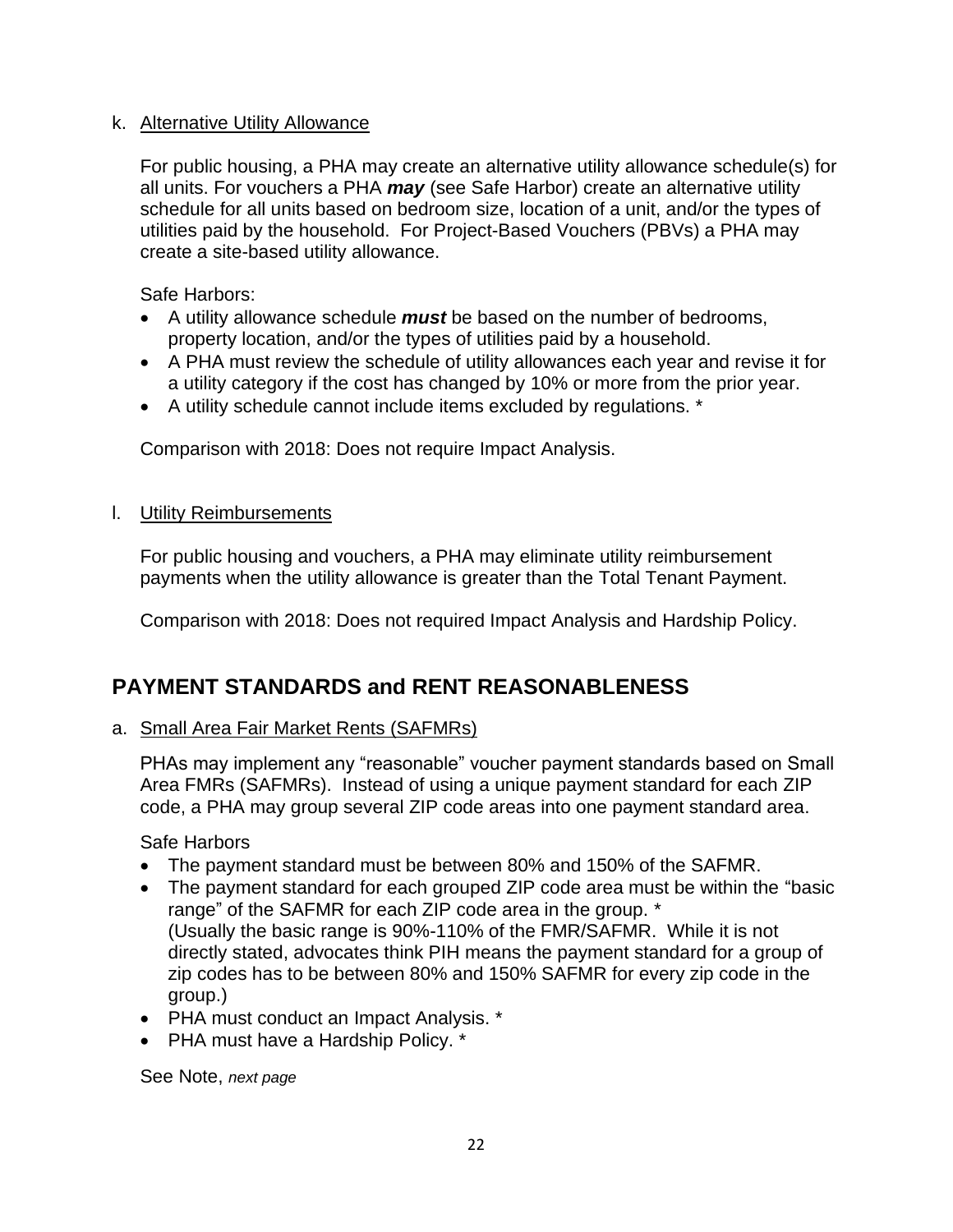b. Small Area Fair Market Rents (SAFMRs), *continued*

[Note: Reducing the payment standard down to 80% of the SAFMR will harm residents. A payment standard floor at 80% of FMR means tenants might have to pay more for their rent and could discourage landlords from participating in the voucher program. It can also limit a household's ability to use a voucher in areas with access to better schools, full-service groceries, better environmental conditions, and job opportunities.]

Comparison with 2018 version: The use of SAFMRs is new.

c. Fair Market Rents

PHAs may implement any "reasonable" voucher payment standards based on Fair Market Rents (FMRs).

Safe Harbors

- The payment standard must be between 80% and 120% of FMR (instead of the usual 90% and 110%).
- PHA must conduct an Impact Analysis. \*
- PHA must have a Hardship Policy. \*

[Note: Reducing the payment standard down to 80% of the FMR will harm residents. A payment standard floor at 80% of FMR means tenants might have to pay more for their rent and could discourage landlords from participating in the voucher program. It can also limit a household's ability to use a voucher in areas with access to better schools, full-service groceries, better environmental conditions, and job opportunities.]

Comparison with 2018 version: Previous version allowed the upper range to go to 150% (good) but didn't establish a floor (not good). It allowed multiple standards based on local market conditions.

d. Rent Reasonableness Process

PHAs may develop a local process to determine rent reasonableness that is different from current regulations.

[Note: In general, "rent reasonableness" means that the rent charged by the owner is comparable to rents charged for similar, unassisted units in the market area.]

Safe Harbors

- A PHA's Administrative Plan must explain the method used to determine rent reasonableness.
- If HUD requests, a PHA must use a third-party entity to determine rent reasonableness of any PHA-owned units. \*

Comparison with 2018: Requiring the method to be in the Administrative Plan is new. The previous version required PHAs to use a third-party entity to determine rent reasonableness of any PHA-owned units.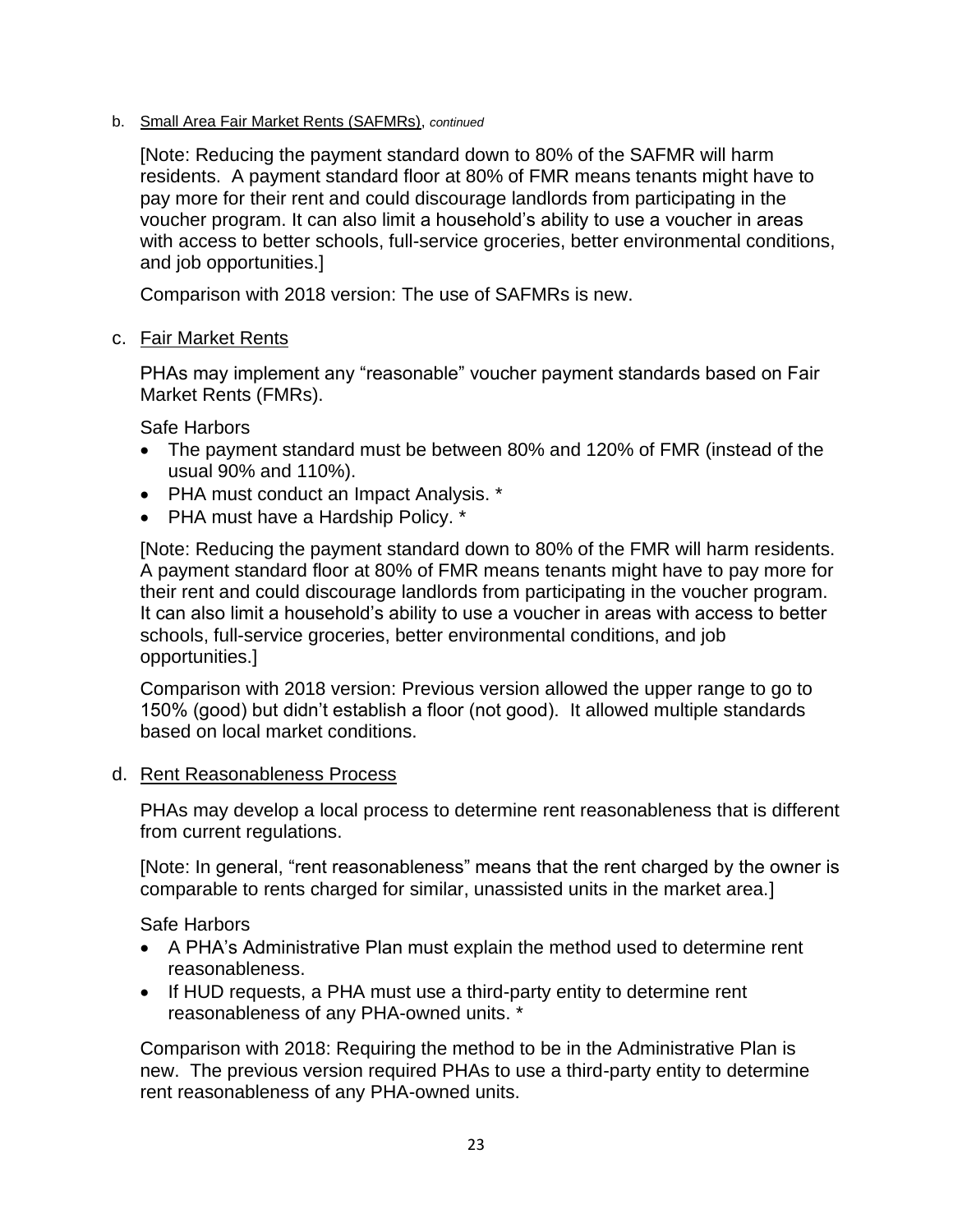### e. Rent Reasonableness Process – Third Party Requirements

A PHA may perform rent reasonableness on Project-Based Voucher (PBV) units that it owns.

Safe Harbors

- A PHA must establish and make available a quality assurance method to ensure impartiality. \*
- A PHA must make available the method used to determine that rents charged by owners are reasonable compared to unassisted units in the market area. \*
- If HUD requests, a PHA must use a third-party entity to determine rent reasonableness of any PHA-owned units. \*

[Note: The second Safe Harbor does not explicitly state that the method must be explained in the Administrative Plan, which is available to residents and advocates. Therefore, what does HUD mean by "make available"? To whom?]

Comparison with 2018: This is new.

# **LOCAL, NON-TRADITIONAL ACTIVITIES**

The opening statement defines a "local, non-traditional activity" as one not listed as an eligible activity under the public housing Capital Fund, public housing Operating Fund, or Housing Choice Voucher program. Also:

- Households served must have income at or less than 80% AMI.
- Activities must meet one of the three MTW statutory objectives:
	- o Increase efficiency of federal expenditures
	- o Incentivize household's self-sufficiency or
	- o Increase housing choice
- Local, non-traditional activities must be in one of three categories:
- 1. Rental Subsidy Programs

A PHA may use MTW funds to provide a rent subsidy to a third-party entity (but not a landlord or tenant) that manages intake and administration of a subsidy program that implements activities such as:

- Supportive Housing programs and services to help homeless people reach independence
- Supportive living
- Shallow subsidies
- Homeless/transitional housing programs or
- Programs that address special needs populations

Safe Harbors, *next page*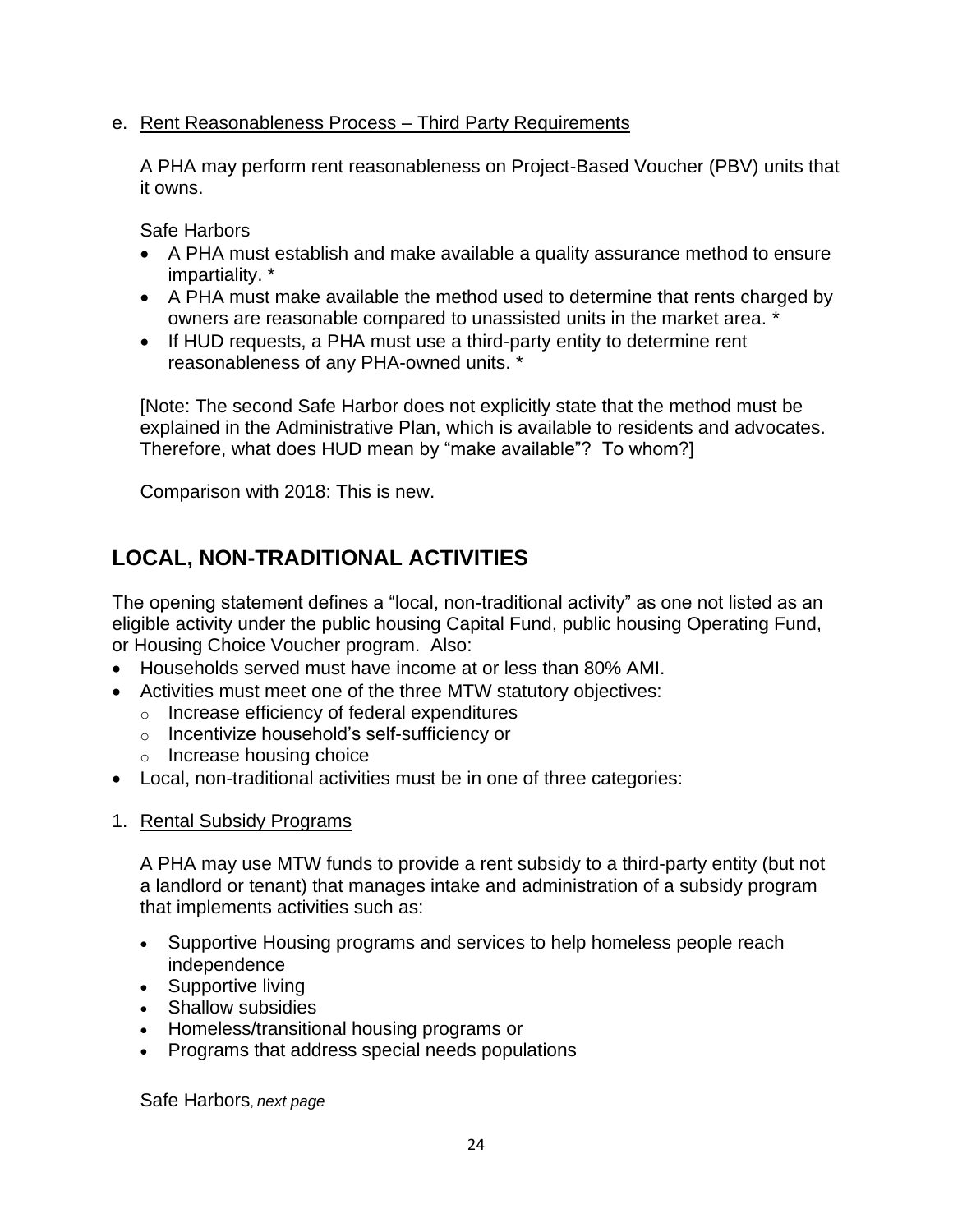1. Rental Subsidy Programs, *continued*

Safe Harbors

- A PHA must not spend more than 10% of its HAP budget on local, non-traditional activities.
- Households must meet the definition of low-income (80% AMI). \* [*New*]
- A PHA is subject to [Notice PIH 2011-45](https://www.hud.gov/sites/documents/pih2011-45.pdf) (Parameters for Local, Non-Traditional Activities under the Moving to Work Demonstration Program). \*
- Any MTW funds awarded to a third-party provider must be competitively bid. \* [*New*]

Comparison with 2018: This version adds "shallow subsidies".

[Note how "shallow subsidies" is snuck in among other worthwhile activities. Shallow subsidies provide less rent assistance than is needed, meaning an assisted household pays more than 30% of their income for rent and utilities. Shallow subsidies might meet the first statutory objective, but at the cost of the other two.

Proponents of shallow subsidies claim that more people are helped because a PHA's fixed amount of funds get spread out to more people – however, those people are not adequately helped. Proponents also speculate that providing only part of what is needed to pay rent and utilities is an incentive for people to do more to increase their income – but, without support services to increase earning potential or without recognition of limited employment opportunities for earning a living wage without working two or three jobs.]

2. Providing Services

A PHA may provide HUD-approved self-sufficiency or supportive services using MTW funds that are not otherwise permitted under the public housing or HCV programs.

Eligible activities include:

- Services for households living in other affordable housing owned or managed by the PHA that is not public housing or voucher-assisted
- Services for low-income people who are not assisted by public housing or HCV
- Services and/or incentives to attract people to apply to live in a PHA's development that is difficult to market [*New*]
- Supportive services

Safe Harbors

- A PHA must not spend more than 10% of its HAP budget on local, non-traditional activities.
- An incentive cannot be a deduction to a household's rent contribution. \* [*New*]
- An incentive cannot be greater than one month's rent. \* [*New*]
- Households must meet the definition of low-income (80% AMI). \* [*New*]
- A PHA is subject to [Notice PIH 2011-45](https://www.hud.gov/sites/documents/pih2011-45.pdf) (Parameters for Local, Non-Traditional Activities under the Moving to Work Demonstration Program). \*
- Any MTW funds awarded to a third-party provider must be competitively bid. \* [*New*]  *continues*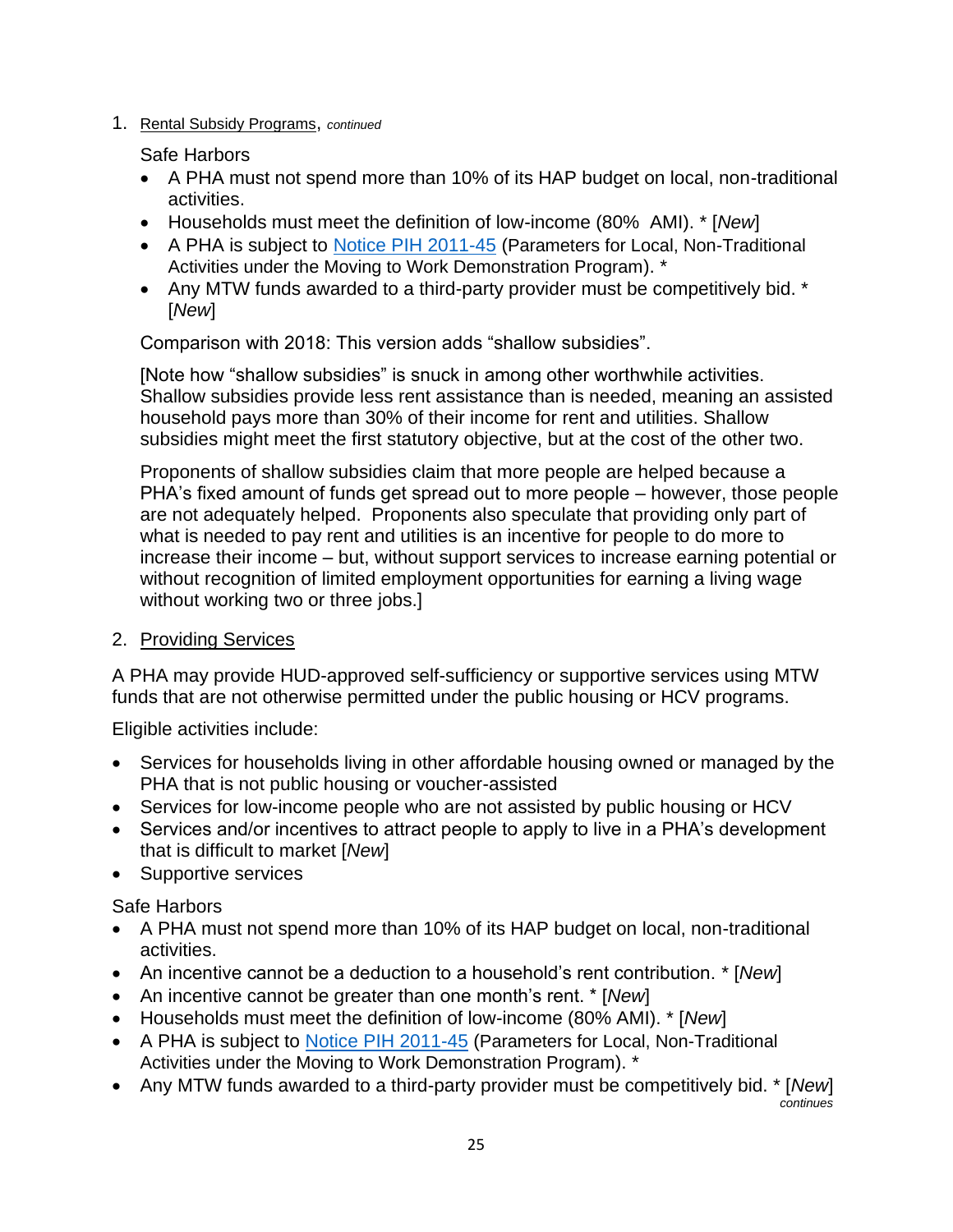### 3. Providing Services, *continued*

[Scarce HAP funds should not be diverted for households that are not either HCV or public housing residents – or are residents of a PHA's other housing stock – unless there is no waiting list for vouchers. Other federal, state, local and charitable funds should be used to provide services.]

### 4. Housing Development Program

A PHA may use MTW funds to acquire, renovate, or build affordable non-public housing units for low-income people. Eligible activities include: gap financing to develop non-PHA affordable housing, development of PBV units [*New*], or Low Income Housing Tax Credit (LIHTC) partnerships.

Safe Harbors

- A PHA must not spend more than 10% of its HAP budget on local, non-traditional activities.
- Households must meet the definition of low-income (80% AMI). \* [*New*]
- A PHA is subject to [Notice PIH 2011-45](https://www.hud.gov/sites/documents/pih2011-45.pdf) (Parameters for Local, Non-Traditional Activities under the Moving to Work Demonstration Program). \*
- Any MTW funds awarded to a third-party provider must be competitively bid. \* [*New*]

[Scarce HAP funds should not be diverted to assist households with income greater than 30% of AMI where the need is far greater than any other category, especially at 80% AMI or even at the LIHTC income levels.]

## **INCREASE IN THE ELDERLY AGE**

For public housing and vouchers, a PHA may increase the definition of an elderly person to 65 (up from 62).

Safe Harbors

- This only applies to new admissions. \*
- A PHA must not set a minimum age greater than 65. \*
- A PHA must still exclude persons 62 and older from allowable "activities" (MTW flexibilities) for which the activity description or Safe Harbor exempts them from the Community Service Requirements, such as any work requirements or mandatory Family Self-Sufficiency (FSS). \*
- A PHA must conduct an initial age discrimination analysis and make it available during the public review period before implementing the MTW activity. The analysis must be updated annually. \*
- A PHA must keep records available to HUD that cover the MTW activity, tenant consultation and public comment, results of the age discrimination analysis, and specific policies and procedures to implement the MTW activity. \*

Comparison with 2018: The third Safe Harbor is new.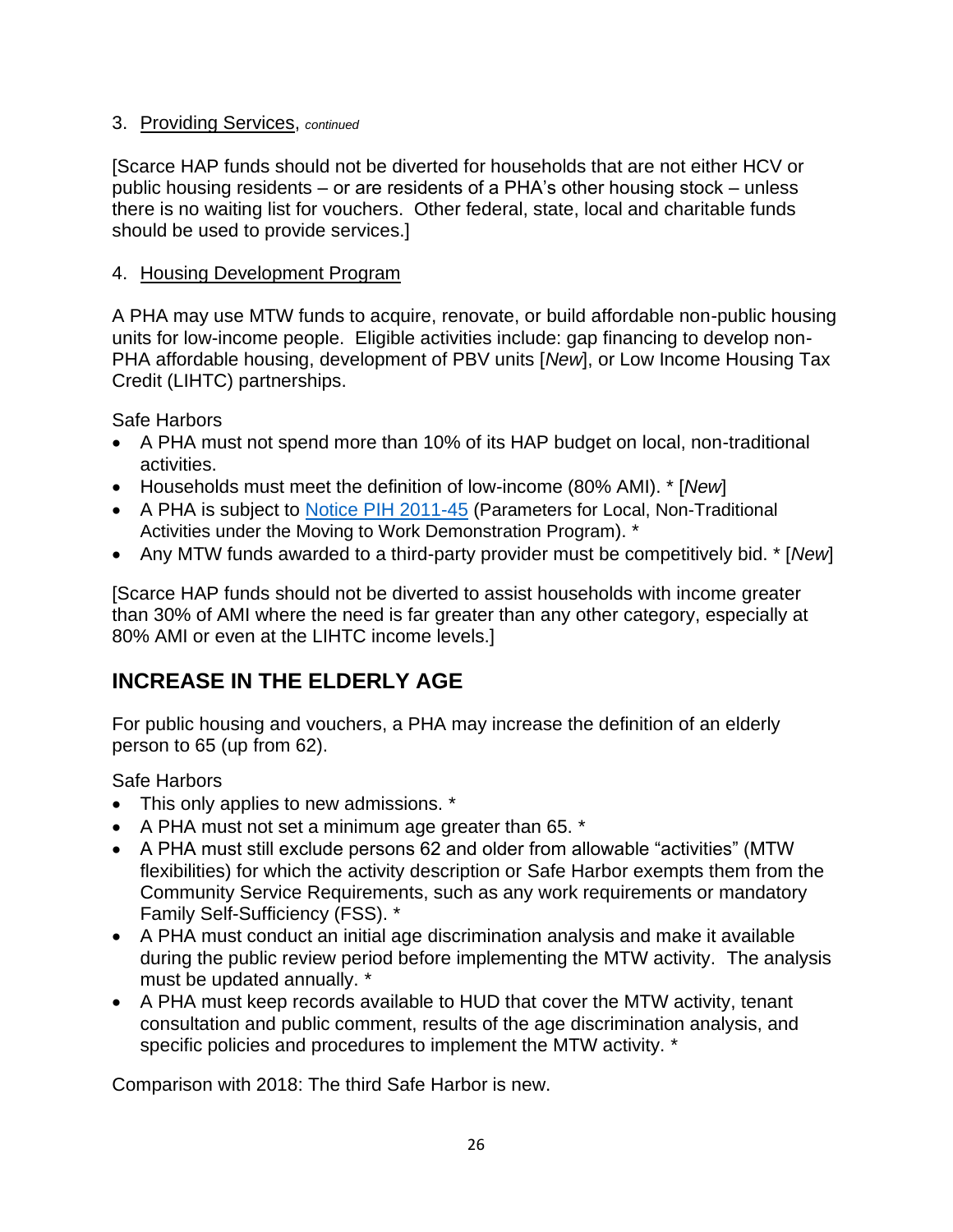## **INCOME REEXAMINATIONS**

a. Alternative Income Reexamination Schedule

For public housing and vouchers, a PHA may establish an alternative income reexamination schedule.

Safe Harbors

- Income reexaminations must occur at least every three years.
- A PHA must allow at least one interim rent adjustment per year if a household requests one when the household's gross income has decreased by 10%.
- PHA must conduct an Impact Analysis. \*
- PHA must have a Hardship Policy. \*

Comparison with 2018: Adds the Safe Harbor requiring an Impact Analysis.

### b. Self-Certification of Assets

For public housing and vouchers, at an income reexamination a PHA may allow a household to self-certify the amount of assets held by a household.

Safe Harbor

• A PHA may allow self-certification of assets of up to \$50,000

Comparison with 2018: Previous version cap was \$10,000.

# **HOUSING QUALITY STANDARDS (HQS)**

a. Pre-Qualifying Unit Inspections

A PHA may allow pre-qualifying unit inspections (also known as pre-inspections).

Safe Harbors

- A pre-inspection must have been done within 90 days of a household occupying a unit.
- A household must be able to request an interim inspection. \*
- HQS inspection standards must not be altered. \*

Comparison with 2018: This is new.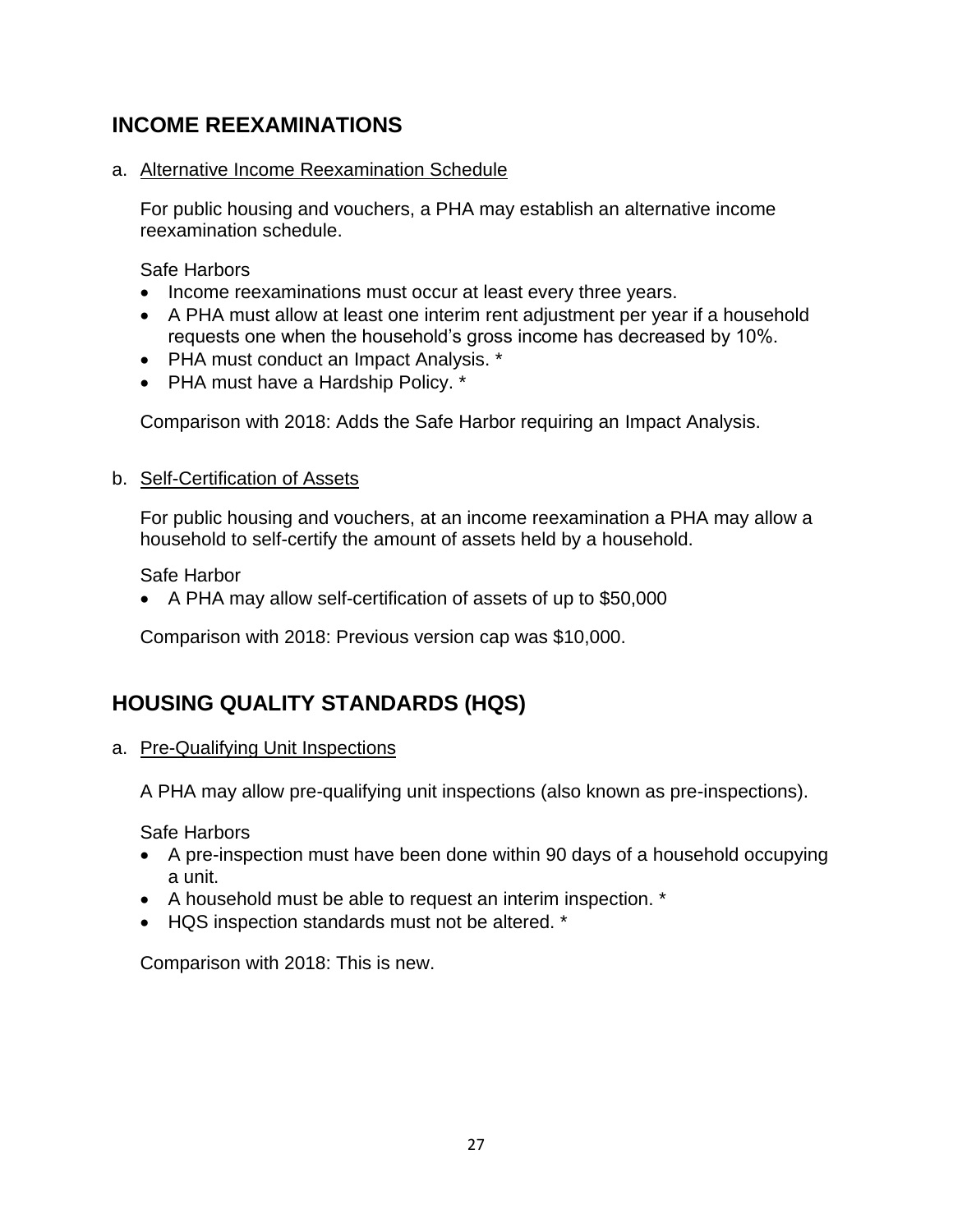### b. Reasonable Penalty Payments for Landlords

A PHA may have a reasonable penalty for a landlord failing HQS. Examples include a fee for failed initial, annual, or re-inspections, or for submitting a Request for Tenancy Approval on a unit that has failed its most recent inspection (within a reasonable timeframe).

Safe Harbors

- A PHA must include its penalty process in its Administrative Plan. \*
- HQS inspection standards must not be altered. \*
- All fees collected must be used for eligible MTW Activities. \*

Comparison with 2018: This is new.

### c. Third Party Requirements

A PHA may perform HQS inspections on Project-Based Voucher (PBV) units that it owns, manages, or controls.

Safe Harbors

- A PHA must have and make available, a quality assurance method to ensure objective analysis. \*
- A household must be able to request an interim inspection. \*
- HQS inspection standards must not be altered. \*
- If HUD requests, a PHA must use a third-party entity to determine if PHA-owned units pass HQS. \*

Comparison with 2018: This is new.

[Note: The quality assurance method should have been required to be in the PHA's Administrative Plan so that it would be available residents and advocates.]

### d. Alternative Inspection Schedule

A PHA may have an alternative inspection schedule for all or a portion of its HCV units.

Safe Harbors

- HCV units must be inspected at least once every three years.
- A household must be able to request an interim inspection. \*
- HQS inspection standards must not be altered. \*
- HUD must be able to inspect (or direct a PHA to inspect) units at any time for health and safety as well as accessibility purposes. \*

Comparison with 2018: This is new.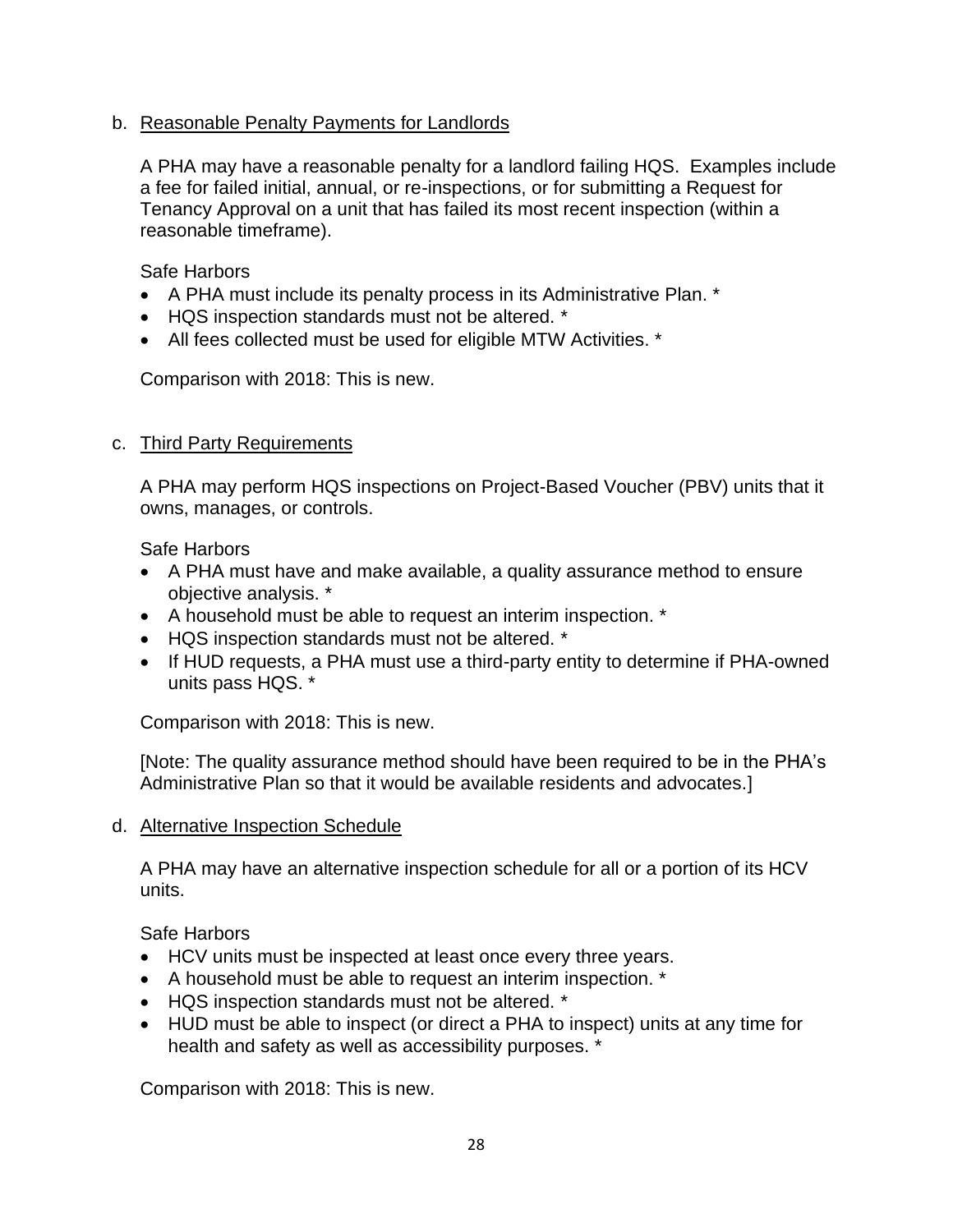## **LANDLORD LEASING INCENTIVES**

All three of these MTW flexibilities are intended to provide an incentive(s) to landlords to accept vouchers. A PHA may use one, two, or all three incentives.

a. Vacancy Loss

A PHA may make vacancy loss payments to landlords as an incentive for a landlord's continued participation in the voucher program.

Safe Harbors

- The maximum vacancy loss incentive cannot be more than one month's rent.
- The payment must be made when the next Housing Assistance Payment (HAP) contract is completed between an owner and a PHA. \*
- A PHA's Administrative Plan must be updated to include a vacancy loss policy.\*

Comparison with 2018: The last two Safe Harbors are new.

#### b. Damage Claims

A PHA may compensate landlords for damages.

Safe Harbor

- The amount paid for tenant-caused damages cannot be greater than the cost of repairs or two months of contract rent – whichever is less.
- A tenant's security deposit must be used first. Therefore, the amount of damage paid may be equal to two months of contract rent minus the security deposit.
- The payment must be made when the next Housing Assistance Payment (HAP) contract is completed between an owner and a PHA. \*
- A PHA's Administrative Plan must be updated to include a vacancy loss policy.<sup>\*</sup>

Comparison with 2018: The first two Safe Harbors add clarity. The last two Safe Harbors are new.

### c. Other Landlord Incentives

A PHA may target incentive payments to new landlords in high opportunity neighborhoods or in areas where vouchers are difficult to use as defined in a PHA's Administrative Plan.

Safe Harbors

- An incentive payment cannot be greater than one month of contract rent.
- The payment must be made when the Housing Assistance Payment (HAP) contract is completed between an owner and a PHA. \*

Comparison with 2018: The previous version also allowed incentive payments to landlords already in the voucher program to encourage them to continue to rent to voucher households. Both Safe Harbors are new.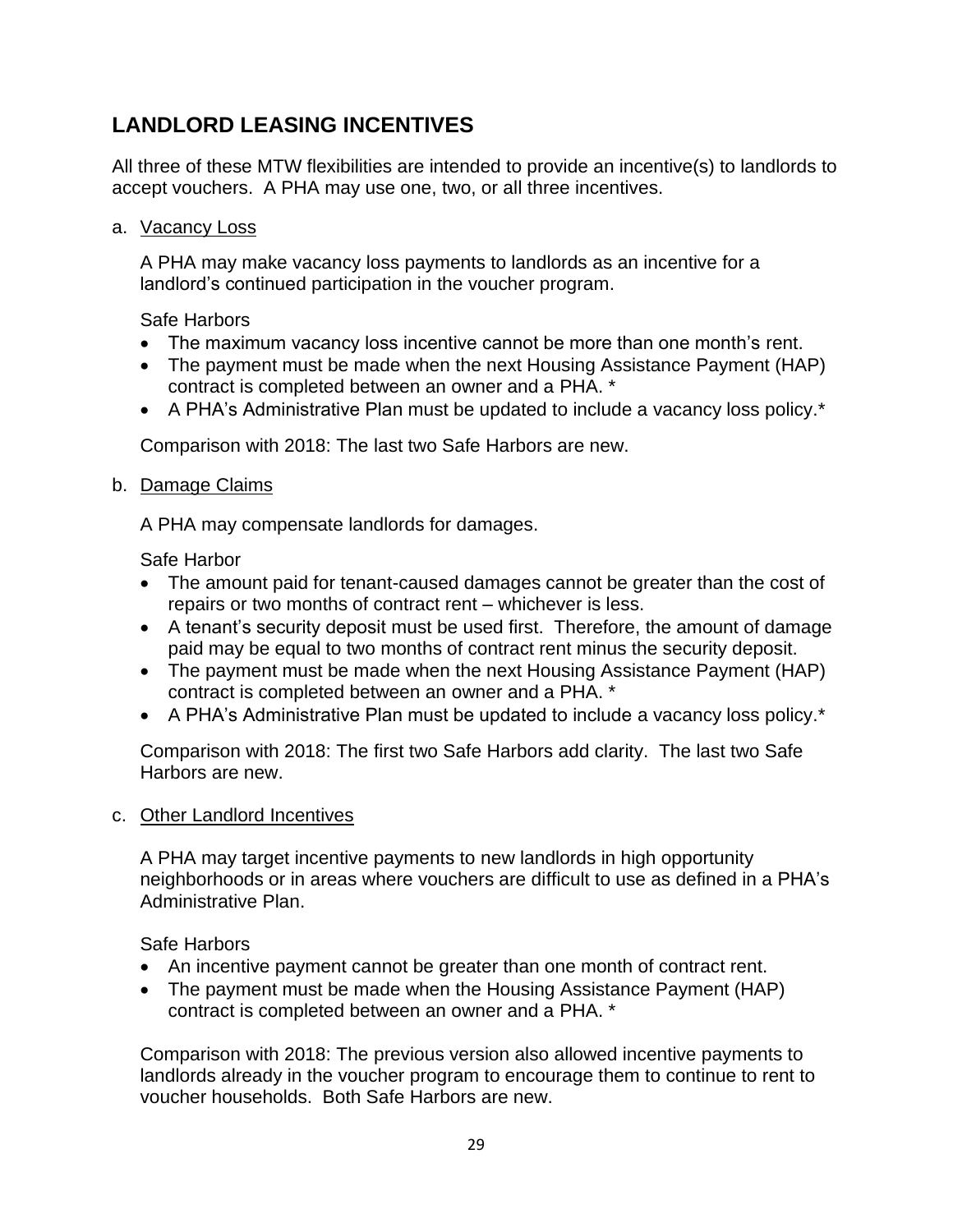## **SHORT-TERM ASSISTANCE with SUPPORTIVE SERVICES**

For public housing and vouchers, a PHA may have short-term housing assistance programs with supportive services for specific populations, such as people who are hard to house, or at risk of homelessness, etc.

Safe Harbors

- The term of the assistance must not be shorter than three months.
- The term of the assistance must not be longer than three years.
- The assistance must include supportive services which can be in collaboration with community-based organizations or government agencies.
- Successful participants must have the option of transferring into the associated public housing or voucher program.
- Participants must not be required to participate in supportive services that are targeted to persons with disabilities in general or targeted to persons with any specific disability. \*
- A PHA must not require participation in supportive services as a condition for a housing subsidy for elderly or disabled households. \*
- If a PHA requires participation in supportive services as a condition for housing subsidy, the PHA must have an Impact Analysis and a HardshipPpolicy. \*
- The short-term assistance cannot be extended to the entire public housing or HCV program. It must only serve specific populations. \*

Comparison with 2018: The previous version prohibited conditioning admission on a diagnosis or specific disability. All of the Safe Harbors except the first and last are new.

### **FAMILY SELF-SUFFICIENCY (FSS) PROGRAM with MTW FLEXIBILITIES**

a. Waive Operating a Required FSS Program

If a PHA is required by statute to operate a FSS program, it may waive this requirement.

b. Alternative Structure for Establishing Program Coordinating Committee

A PHA may have an alternative structure for securing local resources to support its Self-Sufficiency Program.

c. Alternative Family Selection Procedures

A PHA may develop its own recruitment and selection procedures. It could also make participation in FSS mandatory, except for elderly or non-disabled people.

### **FAMILY SELF-SUFFICIENCY (FSS) PROGRAM with MTW FLEXIBILITIES**, *continues*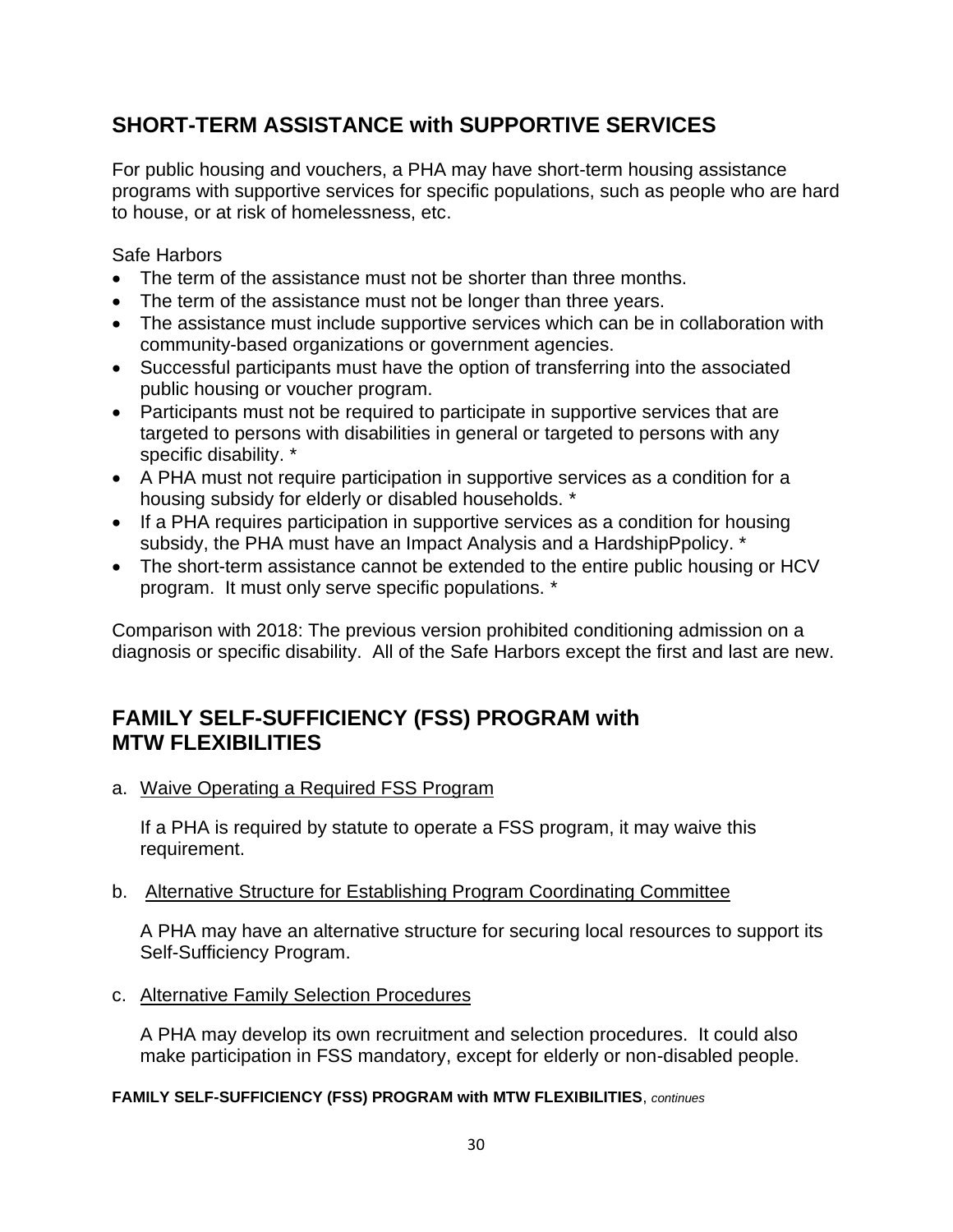#### **FAMILY SELF-SUFFICIENCY (FSS) PROGRAM with MTW FLEXIBILITIES**, *continued*

#### d. Modify or Eliminate the Contract for Participation

A PHA may modify the terms of the FSS Contract of Participation, or the PHA may replace it with a form created by the PHA.

#### e. Policies for Addressing Increases in Family Income

A PHA may have its own policies for addressing increases in household income for purposes of increasing rent or changing the amount of funds moved to a household's FSS savings/escrow.

Safe Harbors

- A PHA must review FSS Guidance. \*
- A PHA must execute a Contract of Participation or a local agreement that covers at least five years but not more than ten years.
- A PHA cannot require participation by elderly or disabled people in order to receive housing assistance. \*
- A PHA cannot require participation by people exempt from the Community Service Requirement. \*
- If a PHA requires participation in order to receive housing assistance, the PHA must have an impact analysis and hardship policy. \*
- If a PHA terminates a household's housing assistance for allegedly violating mandatory participation, the household is entitled to a hearing under the PHA's Grievance Procedure. \*
- A PHA may not use income increases to change a household's eligibility status or for continued housing assistance. \*

Comparison with 2018: No change, except some of the Safe Harbors were previously in the text describing the waiver activity.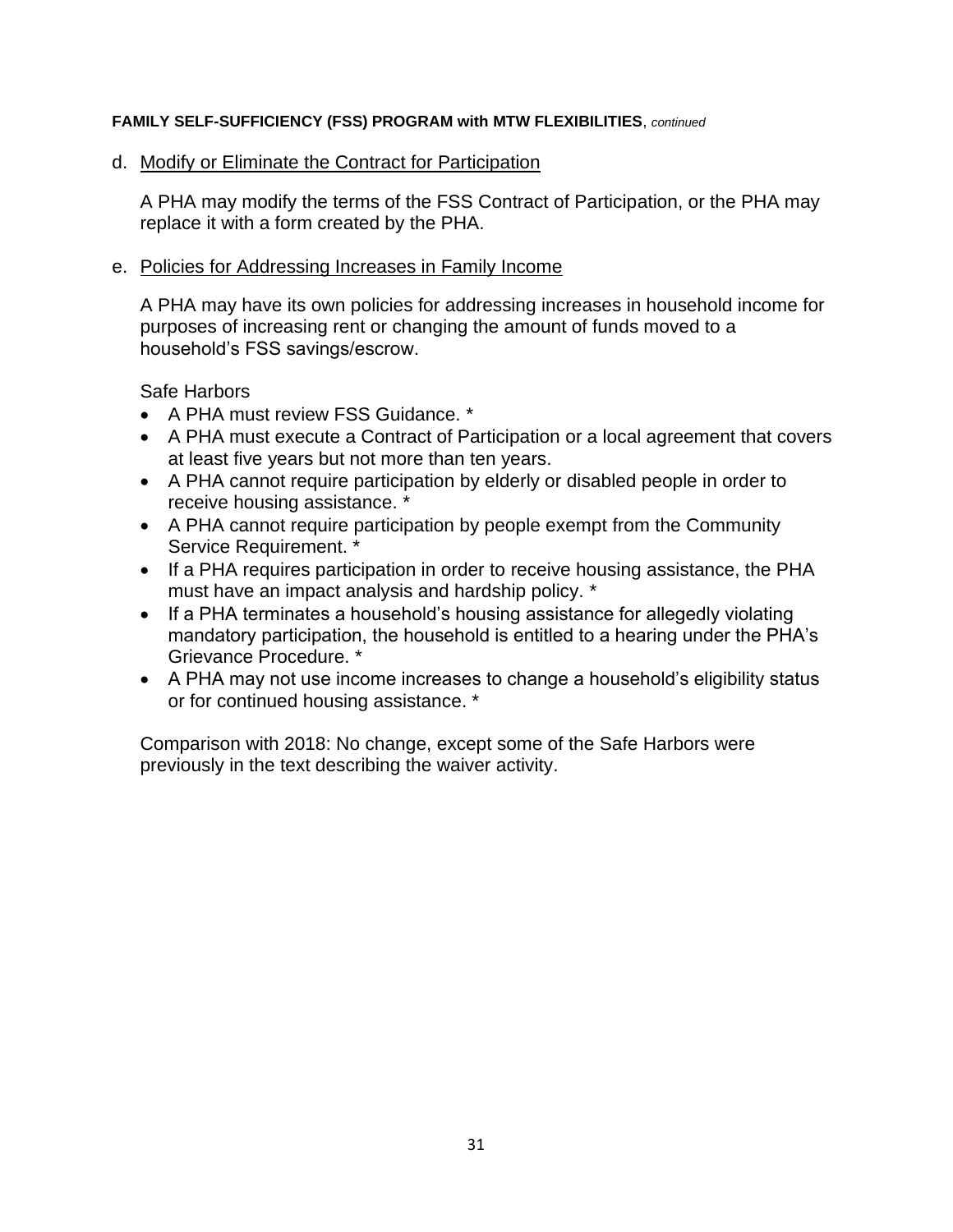## **MTW SELF-SUFFICIENCY PROGRAM**

A PHA may operate any of its existing self-sufficiency and training programs exempt from certain HUD program requirements.

1. Alternative Family Selection Procedures

For public housing and vouchers, a PHA may develop its own recruitment and selection features for its Self-Sufficiency Program(s).

- A PHA may require participation for people who are non-elderly or non-disabled.
- Any supportive services must be offered to elderly and disabled people.
- 2. Policies for Addressing Increases in Family Income

For public housing and vouchers, a PHA may set its own policies for addressing increases in household income. A PHA may set policies for whether income increases are considered for increasing rent or changing the amount of funds moved to escrow/savings.

Safe Harbors

- A PHA cannot require participation by elderly or disabled people in order to receive housing assistance.
- A PHA cannot require participation by people exempt from the Community Service Requirement. \*
- If a PHA requires participation in order to receive housing assistance, the PHA must have an Impact Analysis and Hardship Policy. \*

A PHA may not use income increases to change a household's eligibility status or for continued housing assistance.

# **PUBLIC HOUSING as INCENTIVE for ECONOMIC PROGRESS – New**

A PHA may extend the period a household can be over-income as an incentive to continue economic progress and eventual self-sufficiency.

Safe Harbors

- The over-income limit is 120% AMI.
- The over-income grace period cannot be for less than two years or more than three years.
- A PHA must inform a household of its over-income status no less than one year before the end of the grace period. \*
- A PHA must terminate an over-income household's tenancy within one year of the end of the grace period or charge the household a monthly rent that is the greater of:
	- o The Fair Market Rent (FMR), or
	- $\circ$  The amount of the monthly subsidy for the unit (Operating and Capital fund components).  $*$

The only real change from the current rule is that the grace period could be up to three years.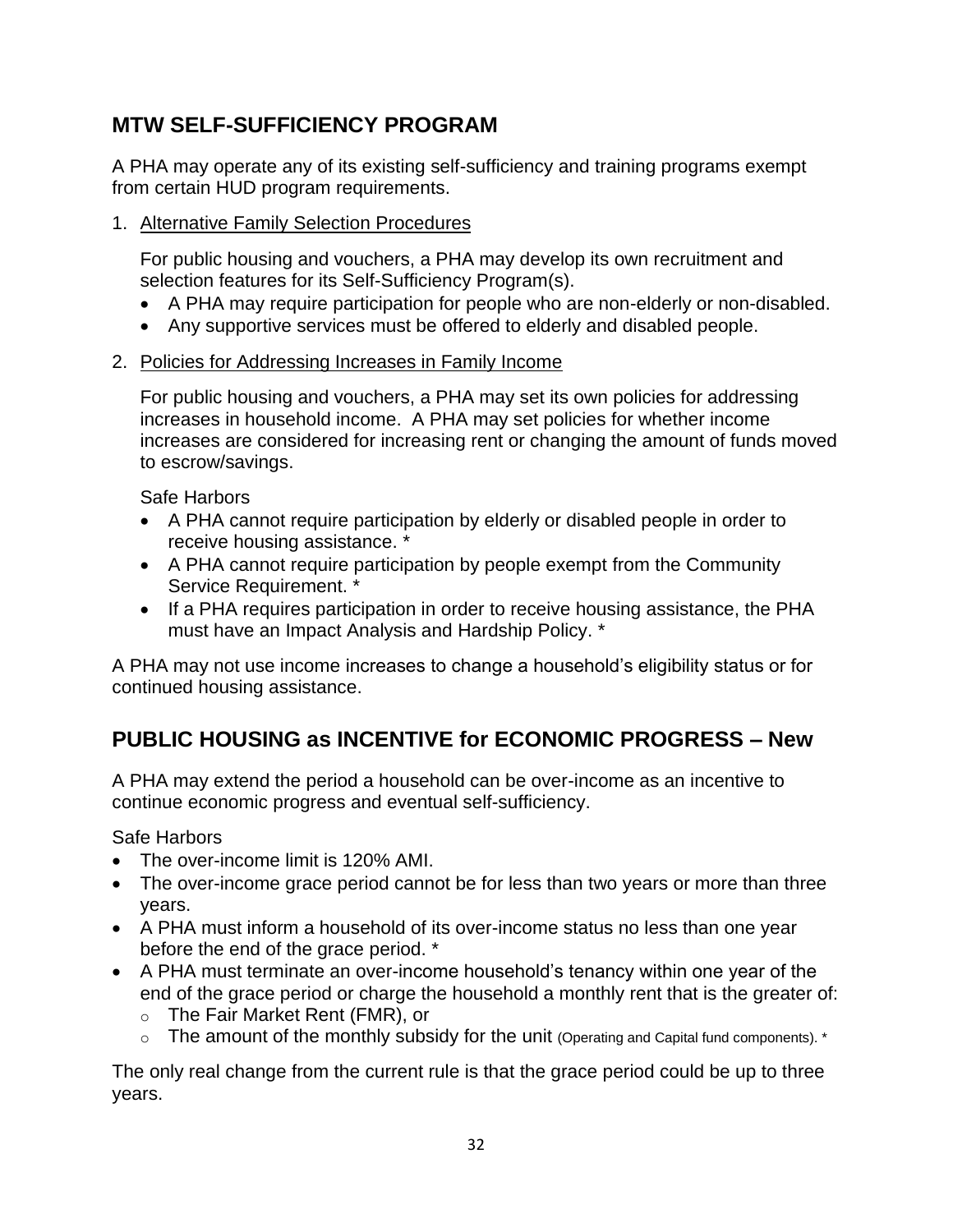### **MOVING ON POLICY – New**

The opening statement indicates that Moving On provides mainstream housing options such as public housing or HCV as well as resources needed to maintain housing stability for people who are able to and want to move on from permanent supportive housing (PSH). Three "activities" (waivers) are offered:

- For people who will continue renting their current PSH unit, a PHA may accept the most recent HQS inspection from a partner agency (instead of a PHA carrying out an "initial" HQS inspection).
- A PHA may accept income calculations from partner agencies.
- A PHA may set tenant rent and/or make adjustments to the Total Tenant Payment to ensure that people referred from a partner agency do not experience a rent or utility increase when transferring from PSH to public housing or HCV.

Safe Harbors

- Initial income must be determined according to the annual income provisions of 24 CFR 5.609. \*
- A PHA must allow a household to request an interim HQS inspection.
- Any income calculations accepted from a partner agency must have been calculated within the past year.
- People must still be screened to determine whether they have lifetime sex offender status or a conviction for manufacturing or producing methamphetamine on the premises of federally assisted housing. \*

# **DECONCENTRATION OF POVERTY in PUBLIC HOUSING – New**

A PHA may create an alternative policy to deconcentrating poverty in public housing.

Safe Harbors

- All Fair Housing Act requirements continue to apply. \*
- If requested, a PHA must provide to HUD all justifications about the policy. \*

(Deconcentration means income mixing within all of a PHA's property and within each development. The statute and rule still require that at least 40% of new admissions be households with income at or less than 30% AMI.)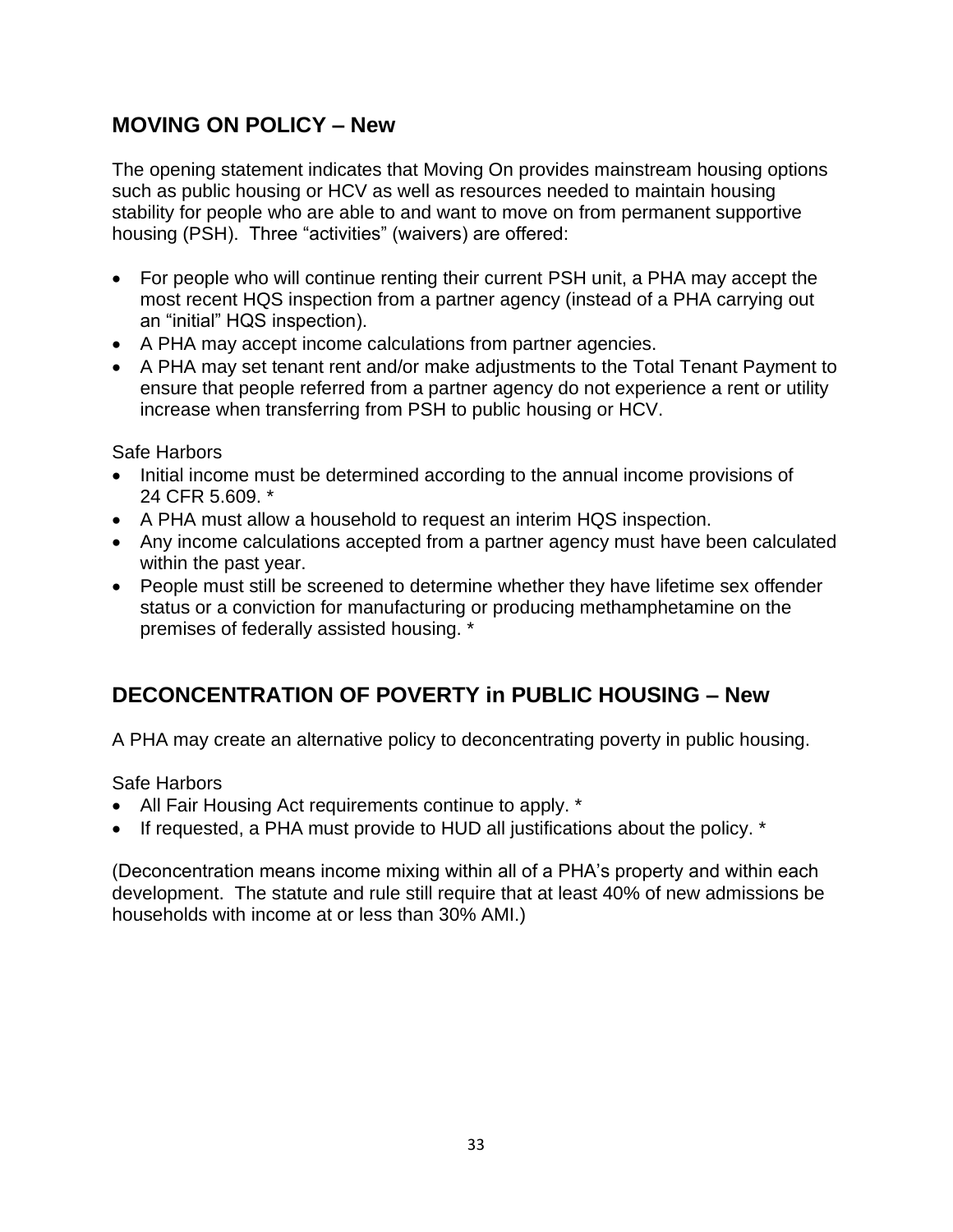## **ACQUISITION of PUBLIC HOUSING SITES WITHOUT PRIOR HUD APPROVAL – New**

A PHA may purchase a site (vacant land) to develop new public housing without prior HUD approval. A PHA must still have all of the submission materials in place as if HUD was approving the acquisition, and provide the materials to HUD within 30 days of acquisition. If HUD ultimately does not approve the purchase, a PHA must repay the cost using non-federal funds.

Safe Harbors

- A PHA must document compliance with local zoning. \*
- A PHA must have an independent appraisal. \*
- A PHA must conduct an environmental assessment before acquisition.
- A PHA must provide all required documentation to HUD within 30 days of acquisition.

# **PROJECT-BASED VOUCHER (PBV) FLEXIBILITIES**

a. Increase the PBV Program Cap

A PHA may increase the number of authorized Housing Choice Vouchers that it project bases.

(Current regulations place a limit of 20% of a PHA's authorized HCV units. It allows an additional 10% for "exception categories": units that house homeless people, provide supportive services to people with disabilities or to elderly people, or to veterans, or for units located in areas with a poverty rate less than 20%.)

Safe Harbor

• A PHA must not project base more than 50% of either its total number of authorized units *or* annual HCV budget authority, whichever is less.

Comparison with 2018: The previous version had a 30% cap. It also raised the "exception" cap from 10% to 20%. Depending on who lived in the units, the same 50% cap might be realized. The previous version did not consider 50% of the annual HCV budget authority.

### b. Increase the PBV Project Cap, *next page*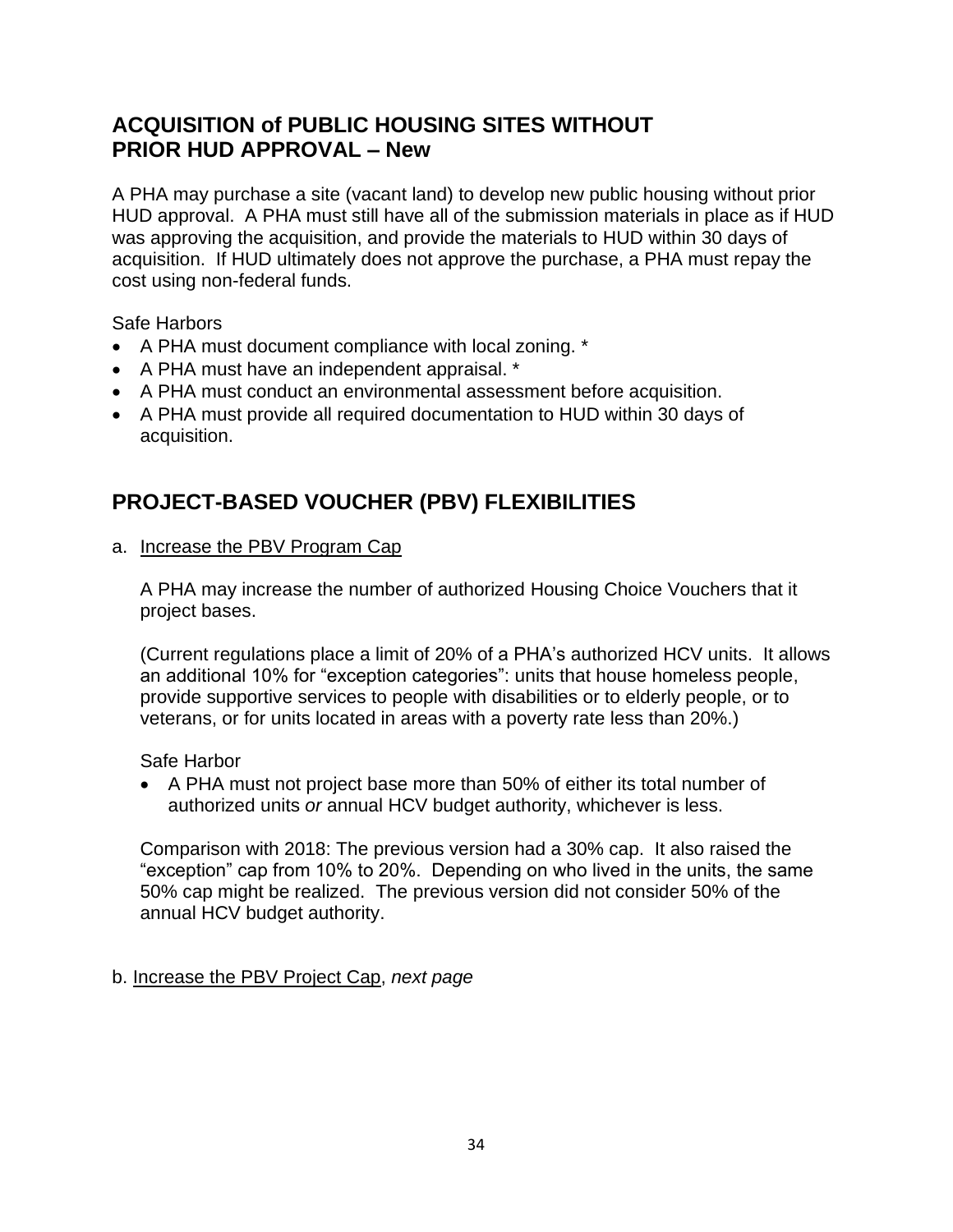#### b. Increase the PBV Project Cap

A PHA may increase the cap on the number of PBV-assisted units in one project all the way up to 100% of the units.

(The regulations have a cap of 25% or 25 units, whichever is greater. However, if a project is located in a census tract with a poverty rate of less than 20%, up to 40% of the units could be project-based. In addition, regular regulations do not limit the number of PBV-assisted units if they are occupied by elderly people or non-elderly people eligible for supportive services that are made available to the assisted tenants in the project. People are not required to use the services.)

Safe Harbor

• Only one technical one. \*

Comparison with 2018: The waiver is the same. The Safe Harbors included a PHA seeking to: transition a LIHTC property that is approaching the end of its affordability period, or to convert an existing PHA-owned, non-public housing development or exception projects under HOTMA.

### c. Eliminate the PBV Selection Process for PHA-Owned Projects Without Improvement, Development, or Replacement

A PHA may eliminate the selection process when awarding PBVs to properties owned by the PHA that are not public housing; the PHA doesn't have to improve, develop, or replace a public housing property or site.

Safe Harbors: There are five technical Safe Harbors that most residents will not be interested in. All are \*

Comparison with 2018: The same.

### d. Alternative PBV Selection Process

A PHA may have an alternative competitive process when awarding PBVs to properties owned by nonprofits, for-profits, or by the PHA that are not public housing.

Safe Harbor

• If a PHA owns the selected project, a Housing Quality Standards (HQS) inspection must be performed by an independent entity. \*

Comparison with 2018: The same.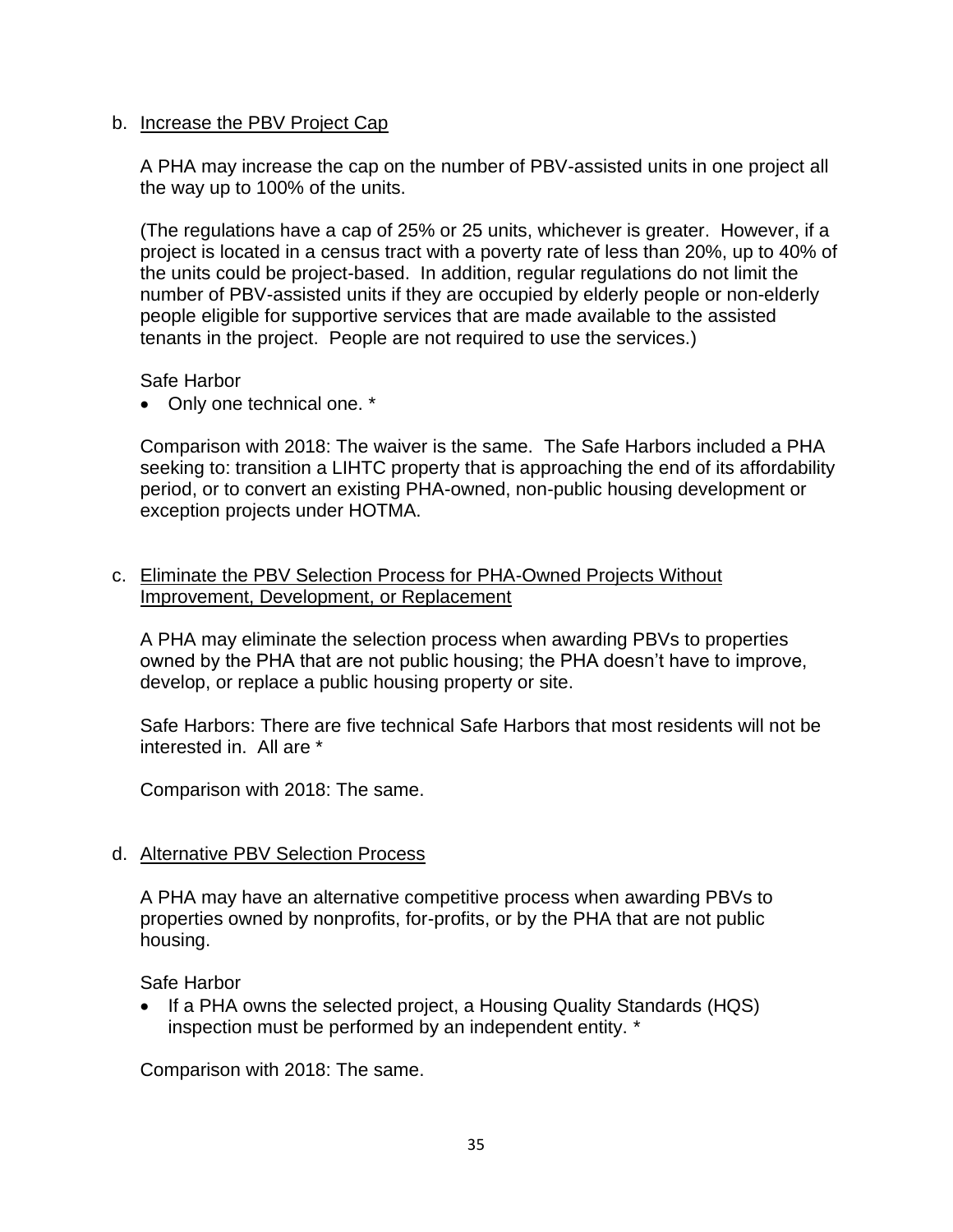### e. Alternative PBV Unit Types (Shared Housing and Manufactured Housing)

A PHA may attach and pay PBV assistance for shared housing units and/or manufactured housing.

(In general, PBVs cannot be attached to shared housing or manufactured housing.)

Safe Harbors

- PBV units must comply with HQS. \*
- PBV units must comply with de-concentration and desegregation requirements. \*
- Shared housing units may not be owner-occupied. \*

Comparison with 2018: The same.

### f. Increase PBV HAP Contract Length

A PHA may increase the length of the term of the PBV Housing Assistance Payment (HAP) Contract.

(Normally, the maximum term of an initial HAP contract is 20 years and can be extended for another 20 years.)

Safe Harbors

- A PBV HAP Contract cannot be shortened.
- A PBV HAP Contract cannot be greater than 50 years, including any extensions.
- A PBV HAP Contract is subject to available Congressional appropriations and the ending of a PHA's MTW authorization. \*

Comparison with 2018: This is a new provision.

g. Increase PBV Rent to Owner

A PHA may have its own process to determine the initial rent to owner and to redetermine the rent to the owner.

Safe Harbor

• Any policy must comply with rent reasonableness unless modified by MTW waivers 2.c and/or 2.d (alternate "rent reasonable process"/PHA can apply rent reasonableness for PBV units it owns, manages, or controls). \*

Comparison with 2018: The previous version required an Impact Analysis and Hardship Policy.